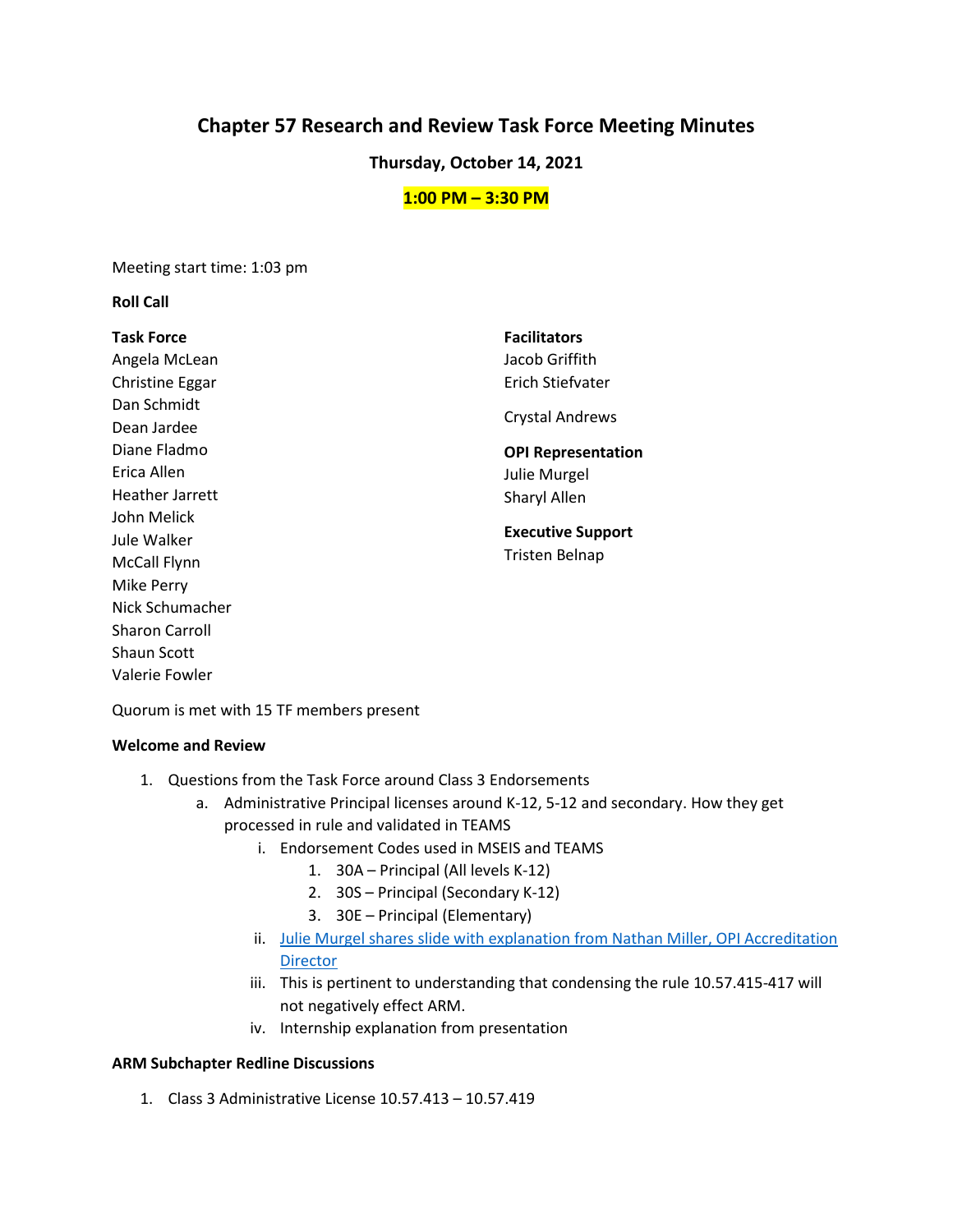- a. Julie Murgel explains suggested ARM language changes
- b. One question brought forward before the meeting
- c. 10.57.414 (c) for consistency purposes if we are adding and opportunity for it to be 6 credits or 60 professional development units. If this avenue is added for teachers should the opportunity also be added for administrators? What are the thoughts of adding the same opportunity for administrators?
	- 1. Shaun Scott comments that it makes sense to make the requirements similar
	- 2. Erica Allen asks if the six credits are required to be in specific courses?
		- a. If they are, the development units may not meet the same level of criteria but if not, she feels it would not matter
			- b. Jacob Williams answers that it depends on the program that is being pursued.
			- c. Erica responds that in that case, she feels it may not be adequate to replace the six credit hours.
	- 3. Julie Murgel makes comment that it is not so much about the EPP programs in MT but more about out of state applicants. If you are coming from out of state, and the only option for you to get the specific areas vs taking professional development units to satisfy these areas.
		- a. Allowing out of state applicants them to take professional development courses in required areas.
		- b. Crystal Andrews shares proposed language for 60 development units.
		- c. Jacob Williams suggests language along the lines of (c)"… 18 semester graduate credits in a school administrator preparation program, of which 12 must be beyond the master's degree and include Montana educator preparation program requirements or 60 professional development units in each of the following:" law, finance, and collective bargaining and employment law.
		- d. Jacob clarifies that the 18 and 12 semester unit requirements would stay the same, but would add an provide another pass to gain knowledge about school law, finance and collective bargaining through PDUs.
		- e. Julie Murgel states this may not actually live in Class 3 but rather class 5 because the situations in which this comes into play would require a provisional license.
		- f. This conversation is tabled until subchapter 5
- d. Angela McLean makes comment about 10.57.414 (d)
	- i. Fits a very small part of the population in MT. Thinks the language is intended to be helpful but only addresses very small portion of population.
	- ii. Angela McLean makes motion to remove (d)
		- 1. Sharon Carroll seconds motion
	- iii. Erich Stiefvater makes comment that Kirk Miller had brought this language forward for (c).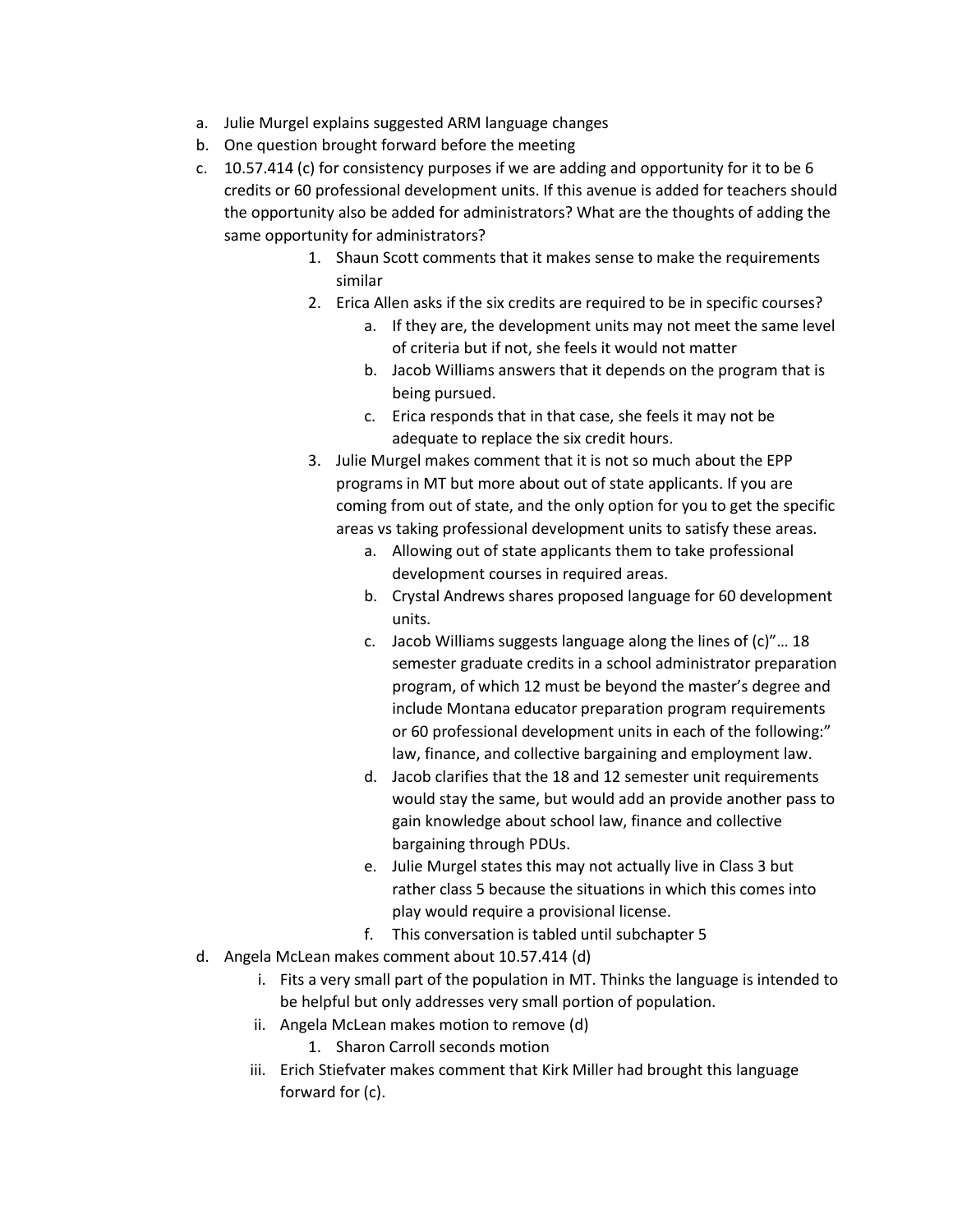- iv. Julie Murgel clarifies this would make the relating situation an unusual case if it were to ever happen.
- v. John Melick supports Angela's proposal and gives insight about the intent of the language.
- vi. Sharon Carroll makes comment to make sure removing this does not go against a change already made?
- vii. Angela makes comment that the combining of the courses is to be kept, but she is moving to remove (d).
- e. Task Force votes to remove 10.57.414 (d)
	- i. Nick Schumacher yes
	- ii. Mike Perry Yes
	- iii. Angela McLean yes
	- iv. Jule Walker Yes
	- v. Erica Allen Yes
	- vi. John Melick Yes
	- vii. Diane Fladmo Yes

#### a. Vote passes unanimously

- viii. Shaun Scott Yes
- ix. Christine Eggar Yes
- x. Sharon Carroll Yes
- xi. Dean Jardee Yes
- xii. Heather Jarrett yes
- xiii. Dan Schmidt yes
- xiv. Valerie Fowler Yes

| 10.57.414 CLASS 3 ADMINISTRATIVE |                                                                                                                                                                                                                                                                                 |
|----------------------------------|---------------------------------------------------------------------------------------------------------------------------------------------------------------------------------------------------------------------------------------------------------------------------------|
|                                  | LICENSE - SUPERINTENDENT ENDORSEMENT (1) To obtain a superintendent endorsement an applicant must provide verification of all of the following:                                                                                                                                 |
|                                  | (a) an education specialist, master's, or doctoral degree from a regionally accredited college or university in                                                                                                                                                                 |
|                                  | education or education leadership;                                                                                                                                                                                                                                              |
|                                  | (b) completion of an accredited professional educator preparation program as defined in ARM 10.57.102 for<br>superintendents;                                                                                                                                                   |
|                                  | (c) a minimum of 18 semester graduate credits in a school administrator preparation program, of which 12<br>must be beyond the master's degree in education leadership and include three credits Montana educator<br>preparation program requirements in each of the following: |
|                                  | (i) Montana school law;                                                                                                                                                                                                                                                         |
|                                  | (ii) Montana school finance; and                                                                                                                                                                                                                                                |
|                                  | (iii) Montana collective bargaining and employment law;                                                                                                                                                                                                                         |
|                                  | (d) applicants with graduate degrees in an endorsable area may use experience instructing in relevant college<br>or university courses as credit in that endorsement area for licensure;                                                                                        |
|                                  | (d) a minimum of three years of teaching experience as an appropriately licensed teacher or school counselor                                                                                                                                                                    |
|                                  | (e) licensure and endorsement as a principal $(F-12)$ ; and                                                                                                                                                                                                                     |
|                                  | (f) a minimum of one year of administrative experience as an appropriately licensed principal or one year of a<br>supervised Board of Public Education approved administrative internship as a superintendent.                                                                  |
|                                  | (2) An applicant for a Class 3 administrative license must submit verified completion of the online course "An<br>Introduction to Indian Education for All in Montana."                                                                                                         |
|                                  | $(3)$ $(2)$ Applicants must also submit a recommendation for the endorsement requested from the appropriate<br>official from an accredited professional superintendent program.                                                                                                 |

### 2. Task Force Votes on redline changes to 10.57.414 – 10.57.419 as a recommendation

- a. Nick Schumacher yes
- b. Mike Perry yes
- c. Angela McLean yes
- d. Jule Walker yes
- e. John Melick yes
- f. Shaun Scott yes
- g. Diane Fladmo yes
- h. Christine Eggar yes
- i. Erica Allen yes
- j. Dean Jardee --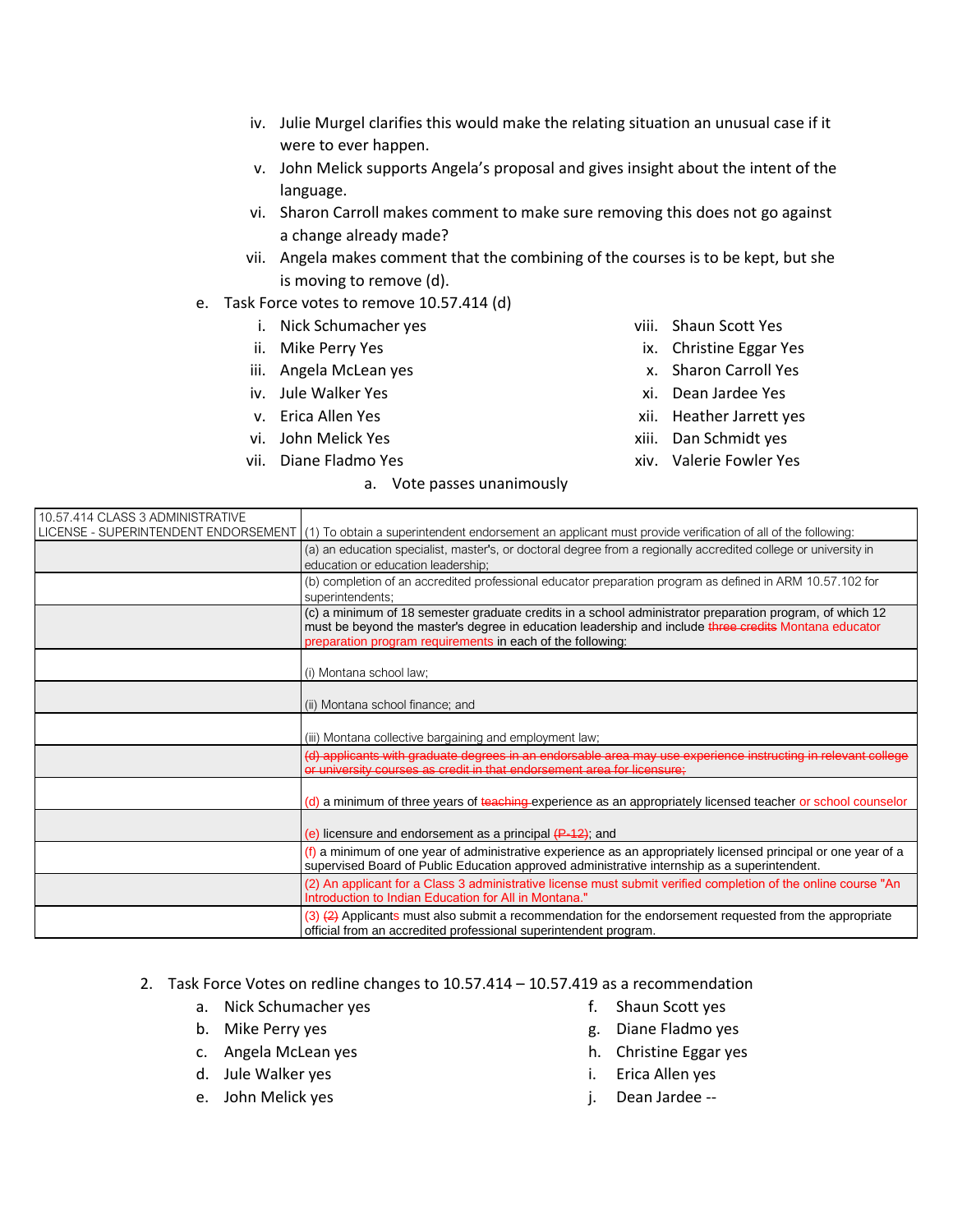# k. Sharon Carroll yes

# l. Heather Jarrett yes

i. Vote passes

- m. Dan Schmidt yes
- n. Valerie Fowler yes

| 10.57.414 CLASS 3 ADMINISTRATIVE LICENSE<br>- SUPERINTENDENT ENDORSEMENT                 | (1) To obtain a superintendent endorsement an applicant must provide verification of all of the following:                                                                                                                                                                      |
|------------------------------------------------------------------------------------------|---------------------------------------------------------------------------------------------------------------------------------------------------------------------------------------------------------------------------------------------------------------------------------|
|                                                                                          | (a) an education specialist, master's, or doctoral degree from a regionally accredited college or university in                                                                                                                                                                 |
|                                                                                          | education or education leadership;                                                                                                                                                                                                                                              |
|                                                                                          | (b) completion of an accredited professional educator preparation program as defined in ARM 10.57.102 for<br>superintendents;                                                                                                                                                   |
|                                                                                          | (c) a minimum of 18 semester graduate credits in a school administrator preparation program, of which 12<br>must be beyond the master's degree in education leadership and include three credits Montana educator<br>preparation program requirements in each of the following: |
|                                                                                          | (i) Montana school law;                                                                                                                                                                                                                                                         |
|                                                                                          | (ii) Montana school finance; and                                                                                                                                                                                                                                                |
|                                                                                          | (iii) Montana collective bargaining and employment law;                                                                                                                                                                                                                         |
|                                                                                          | (d) applicants with graduate degrees in an endorsable area may use experience instructing in relevant<br>college or university courses as credit in that endorsement area for licensure;                                                                                        |
|                                                                                          | (d) a minimum of three years of teaching experience as an appropriately licensed teacher or school<br>counselor                                                                                                                                                                 |
|                                                                                          | (e) licensure and endorsement as a principal $(F-12)$ ; and                                                                                                                                                                                                                     |
|                                                                                          | (f) a minimum of one year of administrative experience as an appropriately licensed principal or one year of<br>a supervised Board of Public Education approved administrative internship as a superintendent.                                                                  |
|                                                                                          | (2) An applicant for a Class 3 administrative license must submit verified completion of the online course<br>"An Introduction to Indian Education for All in Montana."                                                                                                         |
|                                                                                          | (3) $(2)$ Applicants must also submit a recommendation for the endorsement requested from the appropriate<br>official from an accredited professional superintendent program.                                                                                                   |
|                                                                                          |                                                                                                                                                                                                                                                                                 |
| 10.57.415 CLASS 3 ADMINISTRATIVE<br>LICENSE - ELEMENTARY-PRINCIPAL<br><b>ENDORSEMENT</b> | (1) To obtain an elementary, secondary, or K-12 principal endorsement an applicant must provide<br>verification of:                                                                                                                                                             |
|                                                                                          | (a) a minimum of three years of teaching or school counseling experience with a standard, unrestricted<br>license at the elementary level of the requested endorsement;                                                                                                         |
|                                                                                          | (b) a master's degree in educational leadership from an accredited professional educator preparation program<br>as defined in ARM 10.57.102 or a master's degree related to education from a regionally accredited college or<br>university;                                    |
|                                                                                          | (c) completion of an accredited professional educator preparation program as defined in ARM 10.57.102 for<br>elementary principals at the level of the requested endorsement;                                                                                                   |
|                                                                                          | (d) completion of three semester credits of college courses in Montana educator preparation program<br>requirements in Montana school law, including special education law; and                                                                                                 |
|                                                                                          | (e) recommendation for the endorsement from the appropriate official from an accredited professional principal<br>program.                                                                                                                                                      |
|                                                                                          | (2) An applicant for a Class 3 administrative license must submit verified completion of the online course<br>"An Introduction to Indian Education for All in Montana."                                                                                                         |
|                                                                                          |                                                                                                                                                                                                                                                                                 |
| 10.57.416 CLASS 3 ADMINISTRATIVE LICENSE<br>- SECONDARY PRINCIPAL ENDORSMENT             | (1) To obtain a secondary principal endorsement an applicant must provide verification of:                                                                                                                                                                                      |
|                                                                                          | (a) a minimum of three years of teaching or school counseling experience with a standard, unrestricted<br>license at the secondary level:                                                                                                                                       |
|                                                                                          | (b) a master's degree in educational leadership from an accredited professional educator preparation program<br>as defined in ARM 10.57.102 or a master's degree related to education from a regionally accredited college or                                                   |
|                                                                                          | university;                                                                                                                                                                                                                                                                     |
|                                                                                          | (c) completion of an accredited professional educator preparation program as defined in ARM 10.57.102 for<br>secondary principals;                                                                                                                                              |
|                                                                                          | (d) completion of three semester credits of college courses in Montana school law, including special education<br>law; and                                                                                                                                                      |
|                                                                                          | (e) recommendation for the endorsement from the appropriate official from an accredited professional principal                                                                                                                                                                  |
|                                                                                          | program.                                                                                                                                                                                                                                                                        |
| 10.57.417 CLASS 3 ADMINISTRATIVE LICENSE                                                 |                                                                                                                                                                                                                                                                                 |
| -K-12 PRINICPAL ENDORSEMENT                                                              | (1) To obtain a K-12 principal endorsement an applicant must provide verification of:                                                                                                                                                                                           |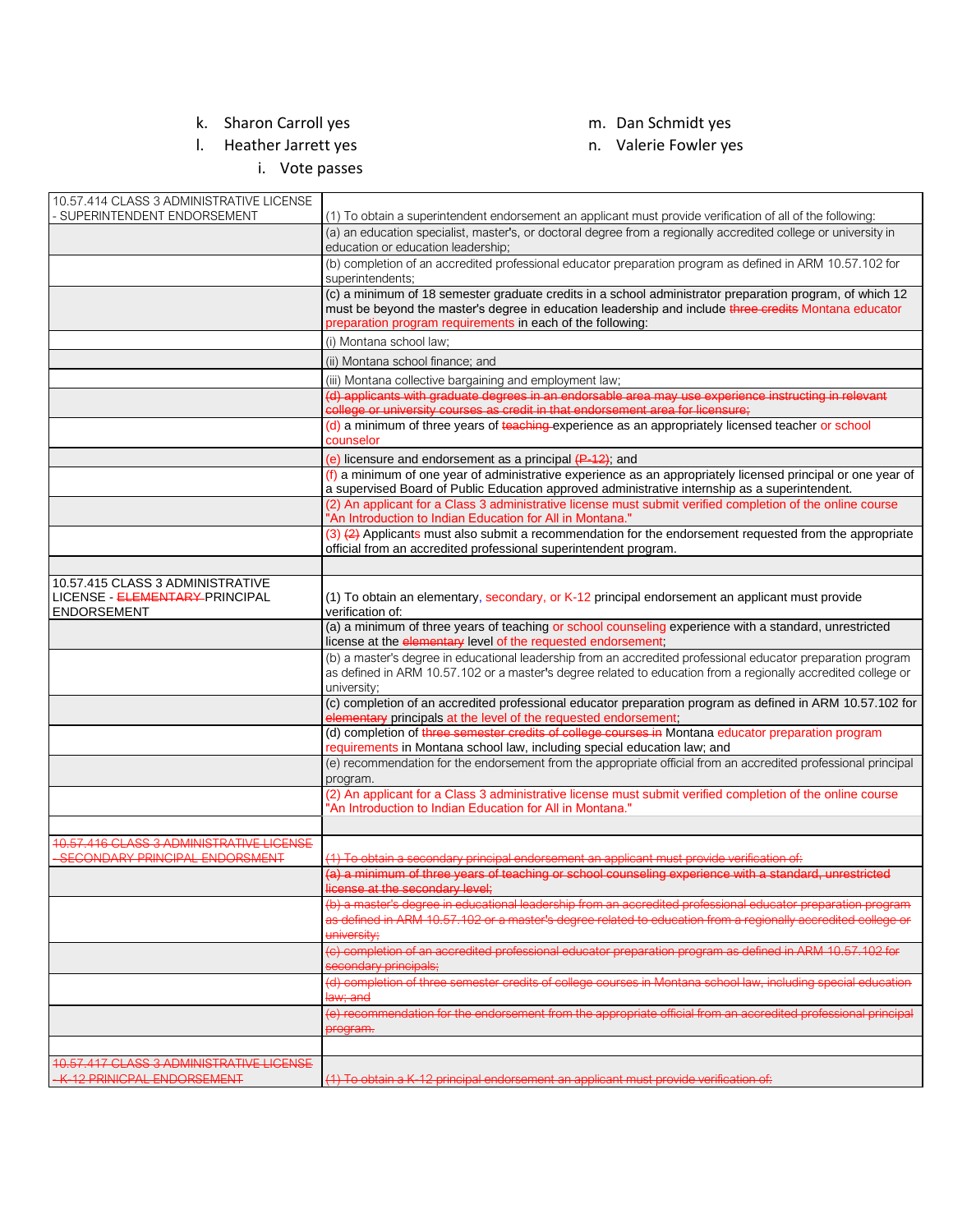|                                                                                                       | (a) a master's degree in educational leadership from an accredited professional educator preparation program<br>as defined in ARM 10.57.102 or a master's degree related to education from a regionally accredited college or<br>university;                                                                                                                                                    |
|-------------------------------------------------------------------------------------------------------|-------------------------------------------------------------------------------------------------------------------------------------------------------------------------------------------------------------------------------------------------------------------------------------------------------------------------------------------------------------------------------------------------|
|                                                                                                       | (b) completion of an accredited educator preparation program for K-12 principals;                                                                                                                                                                                                                                                                                                               |
|                                                                                                       | (c) a minimum of three years of teaching or school counseling experience with a standard, unrestricted<br>license;                                                                                                                                                                                                                                                                              |
|                                                                                                       | (d) completion of three semester credits of college courses in Montana school law, including special education<br>law; and                                                                                                                                                                                                                                                                      |
|                                                                                                       | (e) recommendation for the endorsement from the appropriate official from an accredited professional K-12<br>principal program.                                                                                                                                                                                                                                                                 |
|                                                                                                       |                                                                                                                                                                                                                                                                                                                                                                                                 |
| 10.57.418 CLASS 3 ADMINISTRATIVE LICENSE<br>SUPERVISOR ENDORSEMENT                                    | (1) To obtain a This administrative supervisor endorsement is issued in specific fields such as math, music,<br>and school counseling an applicant must provide verification of: This endorsement may be issued to<br>applicants who submit verification:                                                                                                                                       |
|                                                                                                       | (a) of completion of an accredited educator preparation program;                                                                                                                                                                                                                                                                                                                                |
|                                                                                                       | (b) of completion of a master's degree in the area requested for endorsement at a regionally accredited<br>college or university;                                                                                                                                                                                                                                                               |
|                                                                                                       | (c) that the applicant meets eligibility requirements for a Class 1 or Class 2 teaching license endorsed in the<br>field of specialization or Class 6 school counseling license;                                                                                                                                                                                                                |
|                                                                                                       | (d) of three years of teaching experience with a standard, unrestricted license;                                                                                                                                                                                                                                                                                                                |
|                                                                                                       | (e) of completion of a supervised practicum/internship at an accredited professional educator preparation<br>program; and                                                                                                                                                                                                                                                                       |
|                                                                                                       | (f) of recommendation for the endorsement from the appropriate official from an accredited professional<br>supervisor program.                                                                                                                                                                                                                                                                  |
|                                                                                                       |                                                                                                                                                                                                                                                                                                                                                                                                 |
| 10.57.419 CLASS 3 ADMINISTRATIVE LICENSE<br><b>SPECIAL EDUCATION SUPERVISOR</b><br><b>ENDORSEMENT</b> | (1) To obtain a supervisor This administrative endorsement is issued in the specific field of special<br>education an applicant must provide. This endorsement may be issued to applicants who submit verification<br>of:                                                                                                                                                                       |
|                                                                                                       | (a) completion, at a regionally accredited college or university, of a master's degree in special education or a<br>master's degree in the following special education- related service fields: school psychologist, Speech-<br>Language pathologist, audiologist, physical therapist, occupational therapist, registered nurse, clinical social<br>worker, or clinical professional counselor; |
|                                                                                                       | (b) full licensure in the field of specialization;                                                                                                                                                                                                                                                                                                                                              |
|                                                                                                       | (c) three years of teaching experience in an accredited school setting with a standard, unrestricted license,<br>or three five-years of experience in an accredited school setting as a fully licensed and assigned related<br>services provider;                                                                                                                                               |
|                                                                                                       | (d) three semester credits in special education law;                                                                                                                                                                                                                                                                                                                                            |
|                                                                                                       | (e) a supervised practicum/internship from an accredited special education supervisor program; and                                                                                                                                                                                                                                                                                              |
|                                                                                                       | (f) recommendation for the endorsement from the appropriate official from an accredited special education<br>supervisor program.                                                                                                                                                                                                                                                                |

- 3. Sharyl Allen expresses appreciation to each TF's commitment to the work being done in Chapter 57. It is making a significant difference in Montana schools and getting licensed individuals into schools.
- 4. Class 4 CTE License 10.57.420 10.57.421
	- a. Julie Murgel Shares notes from CTAE and additional endorsements put into redline in [10.57.421 \(4\).](https://docs.google.com/presentation/d/1OO4-lg4gzyt2vaDUmq76_0S9e1kf2Wog/edit?usp=sharing&ouid=103980653118195900680&rtpof=true&sd=true)
	- b. Julie Murgel explains redline ARM recommendations
	- c. What is the TF thoughts on the 80 hours based on information that was shared?
		- i. Jule Walker makes comment that TF should redline the areas based on the recommendation of CTAE
		- ii. Sharon Carroll makes comment that this seems to be a late introduction to a change. Asks if the proposal would be to drop the requirement to 60 hours.
			- 1. Julie Murgel responds that yes, the proposal is to lower to 60.
		- iii. Angela McLean asks what it is looking like now for individuals in other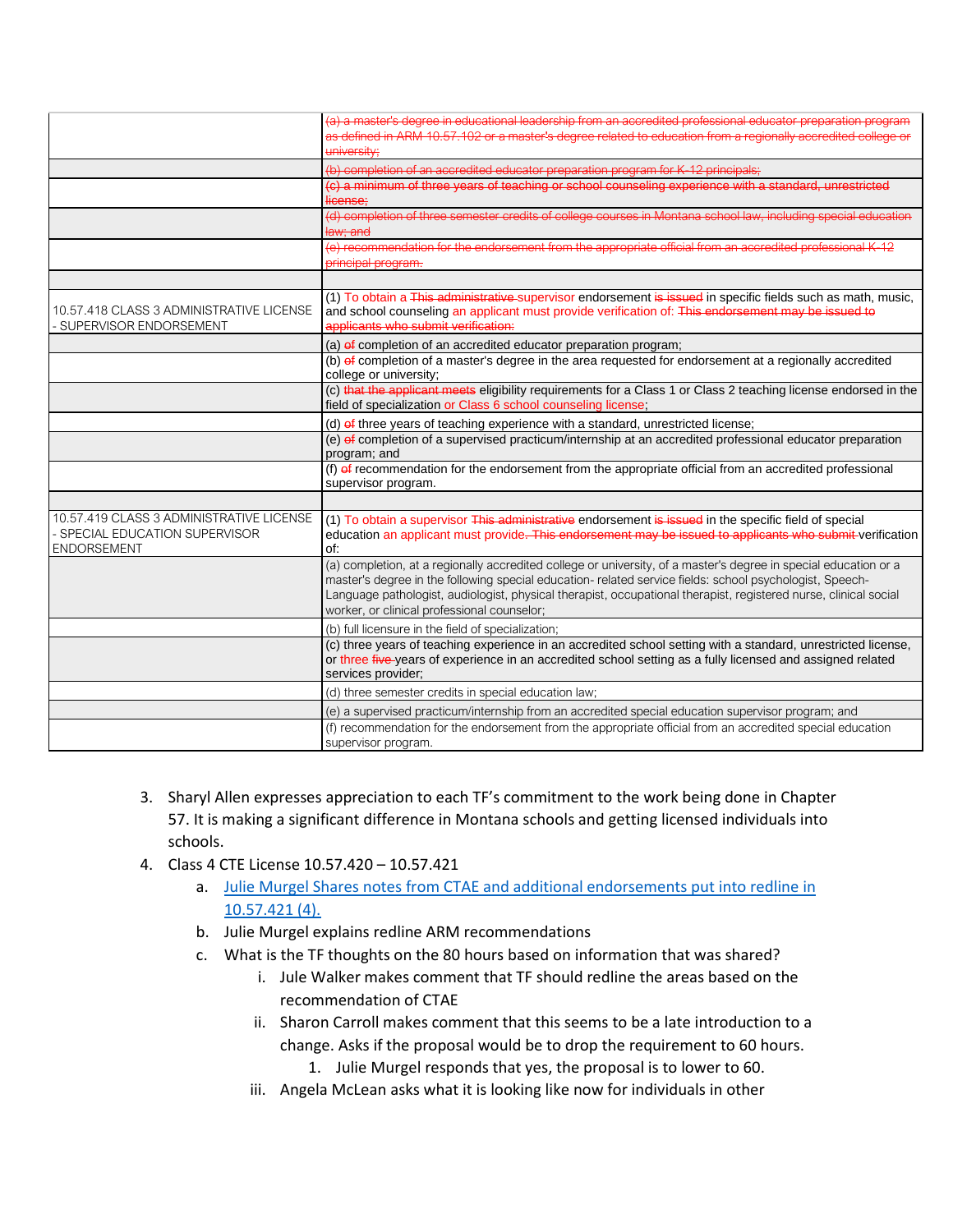- 1. Julie Murgel responds that it comes from a variety of areas.
	- a. Blended learning in micro credentialing, professional development units, college credits, and internships generally being done online.
- d. Jule walker makes a motion to reduce 80 hours to 60.
	- i. Sharon Carrol Seconds the motion.
- e. Task Force Votes to reduce from 80 to 60.
	- i. Nick Schumacher yes
	- ii. Mike Perry yes
	- iii. Angela McLean Yes
	- iv. Jule Walker Yes
	- v. Shaun Scott Yes
	- vi. Diane Fladmo Yes
	- vii. Erica Allen Yes
		- 1. Vote Passes
- viii. John Melick Yes
- ix. Christine Eggar Yes
- x. Dean Jardee --
- xi. Sharon Carroll Yes
- xii. Heather Jarrett Yes
- xiii. Dan Schmidt Yes
- xiv. Valerie Fowler Yes
- f. TF Votes on redline suggested recommendation for ARM 10.57.420-10.57.421 via voice vote
	- i. No TF members opposed, redline recommendations move forward to Superintendent

| 10.57.420 CLASS 4 CAREER AND |                                                                                                                                                                                                                                                                                                                                             |
|------------------------------|---------------------------------------------------------------------------------------------------------------------------------------------------------------------------------------------------------------------------------------------------------------------------------------------------------------------------------------------|
| <b>TECHNICAL EDUCATION</b>   |                                                                                                                                                                                                                                                                                                                                             |
| <b>LICENSE</b>               | (1) A Class 4 license is specific to career and technical education and shall be valid for a period of five years.                                                                                                                                                                                                                          |
|                              | (2) There are three types of Class 4 licenses:                                                                                                                                                                                                                                                                                              |
|                              | (a) A Class 4A license issued to individuals holding a valid Montana teaching license, but without an appropriate career and                                                                                                                                                                                                                |
|                              | technical education endorsement:                                                                                                                                                                                                                                                                                                            |
|                              | (b) A Class 4B license issued to individuals with an apprenticeship program, associate, or at least a bachelor's degree<br>from a regionally accredited college or university, but who do not hold a valid Montana teaching license with the<br>appropriate career and technical education endorsement: and                                 |
|                              | (c) A Class 4C license issued to individuals who hold at least a high school diploma or high school equivalency diploma and<br>meet the minimum requirements for endorsement.                                                                                                                                                               |
|                              | (3) To obtain a Class 4 career and technical educator license an applicant must:                                                                                                                                                                                                                                                            |
|                              | (a) meet the requirements of $(2)(a)$ , (b), or (c) above and qualify for one or more endorsements as outlined in ARM<br>$10.57.421$ <sub>r</sub> and                                                                                                                                                                                       |
|                              | (b) verify completion of the online course "An Introduction to Indian Education for All in Montana."                                                                                                                                                                                                                                        |
|                              | (4) A Class 4 license shall be renewable pursuant to the requirements of ARM 10.57.215 and the requirements specific to<br>each type of Class 4 license.                                                                                                                                                                                    |
|                              | (a) Class 4A licenses shall be renewable by earning 60 renewal units. Endorsement related technical studies may be<br>accepted. Additionally, Tthe first renewal must show verified completion of a mentorship and induction program as defined<br>under ARM 10.57.102 and evidence of renewal units earned in each of the following areas: |
|                              | (i) curriculum and instruction in career and technical education; and                                                                                                                                                                                                                                                                       |
|                              | (ii) safety and teacher liability.                                                                                                                                                                                                                                                                                                          |
|                              | (b) Class 4B or 4C licenses shall be renewable by earning 60 renewal units. The first renewal must show verified<br>completion of a mentorship and induction program as defined under ARM 10.57.102 and evidence of renewal units<br>earned in the following areas:                                                                         |
|                              | (i) curriculum and instruction in career and technical education; and                                                                                                                                                                                                                                                                       |
|                              | (ii) safety and teacher liability.                                                                                                                                                                                                                                                                                                          |
|                              | (c) Other professional development appropriate to renew a Class 4B or 4C license includes the following:                                                                                                                                                                                                                                    |
|                              | (i) principles and/or philosophy of career and technical education;                                                                                                                                                                                                                                                                         |
|                              | (ii) curriculum and instruction in career and technical education:                                                                                                                                                                                                                                                                          |
|                              | (iii) learning styles/teaching styles; including serving students with special needs;                                                                                                                                                                                                                                                       |
|                              | (iv) safety and teacher liability;                                                                                                                                                                                                                                                                                                          |
|                              | (v) classroom management;                                                                                                                                                                                                                                                                                                                   |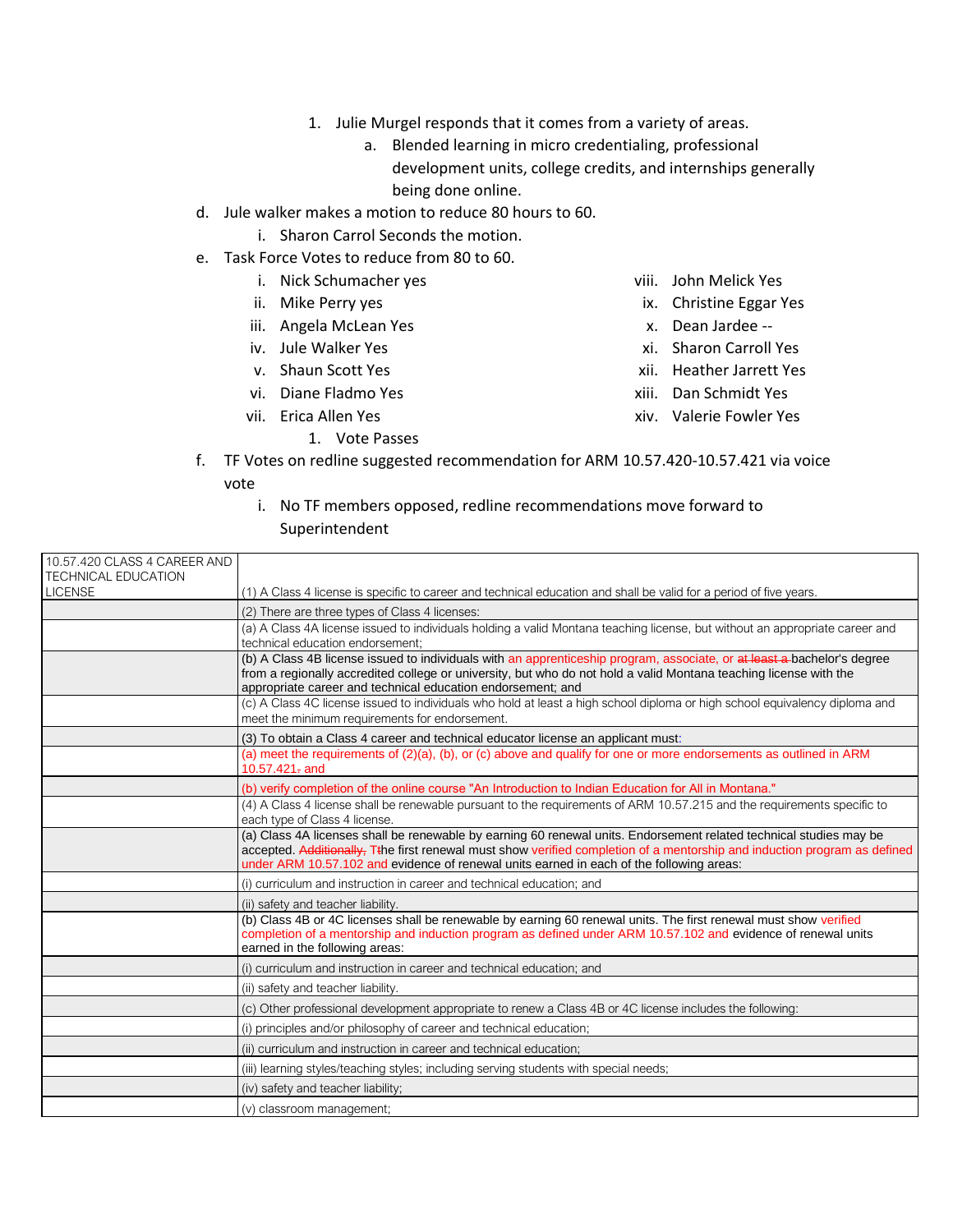|                                          | (vi) teaching methods;                                                                                                                                                                                                                                                                                                                                                                                                                                                                                                                                                                                                                                                                                                                                                                                                                                                                                                                                                                                                                                                                         |
|------------------------------------------|------------------------------------------------------------------------------------------------------------------------------------------------------------------------------------------------------------------------------------------------------------------------------------------------------------------------------------------------------------------------------------------------------------------------------------------------------------------------------------------------------------------------------------------------------------------------------------------------------------------------------------------------------------------------------------------------------------------------------------------------------------------------------------------------------------------------------------------------------------------------------------------------------------------------------------------------------------------------------------------------------------------------------------------------------------------------------------------------|
|                                          | (vii) career guidance in career and technical education; or                                                                                                                                                                                                                                                                                                                                                                                                                                                                                                                                                                                                                                                                                                                                                                                                                                                                                                                                                                                                                                    |
|                                          | (viii) endorsement related technical studies, with prior OPI approval.                                                                                                                                                                                                                                                                                                                                                                                                                                                                                                                                                                                                                                                                                                                                                                                                                                                                                                                                                                                                                         |
|                                          | (5) A lapsed Class 4 license may be reinstated by showing verification of 60 renewal units earned during the five-year period<br>preceding the validation date of the new license, including renewal units in:                                                                                                                                                                                                                                                                                                                                                                                                                                                                                                                                                                                                                                                                                                                                                                                                                                                                                 |
|                                          | (a) curriculum and instruction in career and technical education;                                                                                                                                                                                                                                                                                                                                                                                                                                                                                                                                                                                                                                                                                                                                                                                                                                                                                                                                                                                                                              |
|                                          | (b) safety and teacher liability; and                                                                                                                                                                                                                                                                                                                                                                                                                                                                                                                                                                                                                                                                                                                                                                                                                                                                                                                                                                                                                                                          |
|                                          | (c) endorsement related technical studies or industry validated training.                                                                                                                                                                                                                                                                                                                                                                                                                                                                                                                                                                                                                                                                                                                                                                                                                                                                                                                                                                                                                      |
|                                          |                                                                                                                                                                                                                                                                                                                                                                                                                                                                                                                                                                                                                                                                                                                                                                                                                                                                                                                                                                                                                                                                                                |
| 10.57.421 CLASS 4<br><b>ENDORSEMENTS</b> | (1) Recognized occupations eligible for a Class 4 license shall be evaluated on an annual basis by the Superintendent of Public<br>Instruction. Appropriate career and technical education areas acceptable for endorsement on the Class 4 license include but<br>are not limited to the following: agriculture business, agriculture mechanics, auto body, automotive technology, aviation,<br>building maintenance, building trades, business marketing, computer coding, computer information systems, culinary arts,<br>diesel mechanics, drafting, electronics, emergency medical technician (EMT), engineering, fire and disaster services, graphic<br>arts, health science education, heavy equipment operations, horticulture, industrial mechanics, livestock production,<br>machining, metals, plant and soil sciences, Reserve Officer Training Corps (ROTC) instruction, small engines, stagecraft,<br>teacher education, videography, and welding.<br>(2) Endorsements removed from the list of recognized occupations may be retained as long as the licensee continues to renew |
|                                          | the license.                                                                                                                                                                                                                                                                                                                                                                                                                                                                                                                                                                                                                                                                                                                                                                                                                                                                                                                                                                                                                                                                                   |
|                                          | (3) To obtain an endorsement on a Class 4 license, an applicant must provide verification of a minimum of 5,000 40,000<br>hours of documented, relevant work experience which may include apprenticeship training, documenting the knowledge<br>and skills required in the specific trade in which they are to teach. Acceptable documentation of relevant work experience<br>is determined by the Superintendent of Public Instruction and may include, but is not limited to:                                                                                                                                                                                                                                                                                                                                                                                                                                                                                                                                                                                                                |
|                                          | (a) work experience completed and verified by previous employers, to include a detailed description of the duties performed<br>during employment;                                                                                                                                                                                                                                                                                                                                                                                                                                                                                                                                                                                                                                                                                                                                                                                                                                                                                                                                              |
|                                          | (b) for self-employed individuals, examples of projects completed, letters of verification from clients or customers, profit and<br>loss statements demonstrating the viability of the business or self-employment;                                                                                                                                                                                                                                                                                                                                                                                                                                                                                                                                                                                                                                                                                                                                                                                                                                                                            |
|                                          | (c) verification of teaching experience in the area requested for endorsement, accompanied by verification of substantial work<br>experience in the area requested for endorsement; or                                                                                                                                                                                                                                                                                                                                                                                                                                                                                                                                                                                                                                                                                                                                                                                                                                                                                                         |
|                                          | (d) certificates of completion of appropriate technical programs or related college degrees and coursework, and industry<br>certification (e.g., ASE, AWS).                                                                                                                                                                                                                                                                                                                                                                                                                                                                                                                                                                                                                                                                                                                                                                                                                                                                                                                                    |
|                                          | (4) For health science education, engineering, computer information systems, computer coding, teacher education, EMT,<br>or fire and disaster services, an alternative to the above requirement of 5,000 40,000 hours of work experience may be<br>substituted as recognized by the Office of Public Instruction and the Board of Public Education as follows:                                                                                                                                                                                                                                                                                                                                                                                                                                                                                                                                                                                                                                                                                                                                 |
|                                          | (a) For health science education:                                                                                                                                                                                                                                                                                                                                                                                                                                                                                                                                                                                                                                                                                                                                                                                                                                                                                                                                                                                                                                                              |
|                                          | (i) hold a Class 1 or 2 license with an endorsement in health or any of the science areas;                                                                                                                                                                                                                                                                                                                                                                                                                                                                                                                                                                                                                                                                                                                                                                                                                                                                                                                                                                                                     |
|                                          | (ii) provide verification of successful completion of a blended learning professional development course of at least 80 hours by<br>a provider recognized by the Office of Public Instruction and the Board of Public Education; and                                                                                                                                                                                                                                                                                                                                                                                                                                                                                                                                                                                                                                                                                                                                                                                                                                                           |
|                                          | (iii) successful completion of coursework in human biology or anatomy and physiology; or                                                                                                                                                                                                                                                                                                                                                                                                                                                                                                                                                                                                                                                                                                                                                                                                                                                                                                                                                                                                       |
|                                          | (iv) hold a current professional license in a related health occupation field.                                                                                                                                                                                                                                                                                                                                                                                                                                                                                                                                                                                                                                                                                                                                                                                                                                                                                                                                                                                                                 |
|                                          | (b) For engineering:                                                                                                                                                                                                                                                                                                                                                                                                                                                                                                                                                                                                                                                                                                                                                                                                                                                                                                                                                                                                                                                                           |
|                                          | (i) hold a Class 1 or 2 license with an endorsement in math or science; and                                                                                                                                                                                                                                                                                                                                                                                                                                                                                                                                                                                                                                                                                                                                                                                                                                                                                                                                                                                                                    |
|                                          | (ii) provide verification of successful completion of a blended learning professional development course of at least 60 80<br>hours by a provider recognized by the Office of Public Instruction and the Board of Public Education.                                                                                                                                                                                                                                                                                                                                                                                                                                                                                                                                                                                                                                                                                                                                                                                                                                                            |
|                                          | (c) For computer information systems an individual may provide verification of completion of an approved technical program in<br>a recognized training institution and hold a professional license or industry standard certificate recognized by the Office of<br>Public Instruction and the Board of Public Education.                                                                                                                                                                                                                                                                                                                                                                                                                                                                                                                                                                                                                                                                                                                                                                       |
|                                          | (d) For computer coding:                                                                                                                                                                                                                                                                                                                                                                                                                                                                                                                                                                                                                                                                                                                                                                                                                                                                                                                                                                                                                                                                       |
|                                          | (i) hold a Class 1 or 2 license; and                                                                                                                                                                                                                                                                                                                                                                                                                                                                                                                                                                                                                                                                                                                                                                                                                                                                                                                                                                                                                                                           |
|                                          | (ii) provide verification of successful completion of a blended learning professional development course of at least 80 hours by<br>a provider recognized by the Office of Public Instruction and the Board of Public Education.                                                                                                                                                                                                                                                                                                                                                                                                                                                                                                                                                                                                                                                                                                                                                                                                                                                               |
|                                          | (e) For teacher education:                                                                                                                                                                                                                                                                                                                                                                                                                                                                                                                                                                                                                                                                                                                                                                                                                                                                                                                                                                                                                                                                     |
|                                          | (i) hold a Class 1 or 2 license; and                                                                                                                                                                                                                                                                                                                                                                                                                                                                                                                                                                                                                                                                                                                                                                                                                                                                                                                                                                                                                                                           |
|                                          | (ii) provide verification of successful completion of five years of professional experience as a licensed educator.                                                                                                                                                                                                                                                                                                                                                                                                                                                                                                                                                                                                                                                                                                                                                                                                                                                                                                                                                                            |
|                                          | (f) For EMT:                                                                                                                                                                                                                                                                                                                                                                                                                                                                                                                                                                                                                                                                                                                                                                                                                                                                                                                                                                                                                                                                                   |
|                                          | (i) hold a Class 1 or 2 license;                                                                                                                                                                                                                                                                                                                                                                                                                                                                                                                                                                                                                                                                                                                                                                                                                                                                                                                                                                                                                                                               |
|                                          | (ii) hold a current CPR/First Aid certificate and a current license as a lead instructor obtained through the Montana Board of<br>Medical Examiners;                                                                                                                                                                                                                                                                                                                                                                                                                                                                                                                                                                                                                                                                                                                                                                                                                                                                                                                                           |
|                                          | (iii) provide verification of a minimum of 2,000 hours of EMT experience; and                                                                                                                                                                                                                                                                                                                                                                                                                                                                                                                                                                                                                                                                                                                                                                                                                                                                                                                                                                                                                  |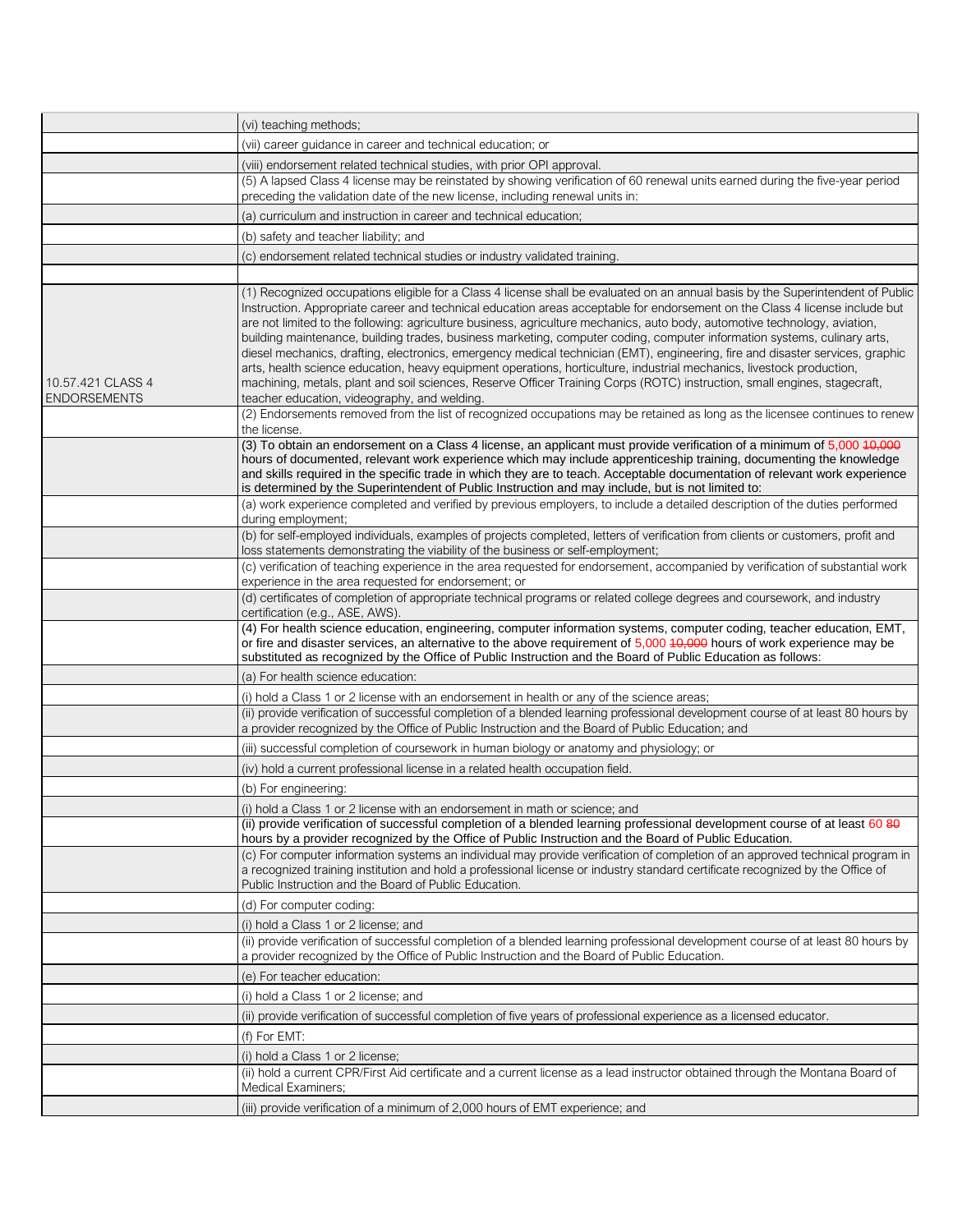| (iv) provide verification of successful completion of a blended learning professional development course offered by the Office<br>of Public Instruction.                                                                                                                                                                                                                                                                                                                                                                                                       |
|----------------------------------------------------------------------------------------------------------------------------------------------------------------------------------------------------------------------------------------------------------------------------------------------------------------------------------------------------------------------------------------------------------------------------------------------------------------------------------------------------------------------------------------------------------------|
| $(v)$ In addition to renewal requirements outlined in ARM 10.57.420, renewal of this endorsement will also require a current<br>CPR/First Aid certificate and a current license as a lead instructor obtained through the Montana Board of Medical Examiners.                                                                                                                                                                                                                                                                                                  |
| (g) For fire and disaster services:                                                                                                                                                                                                                                                                                                                                                                                                                                                                                                                            |
| (i) hold a Class 1 or 2 license;                                                                                                                                                                                                                                                                                                                                                                                                                                                                                                                               |
| (ii) provide verification of a minimum of 2,000 hours of employment in fire services or law enforcement; and                                                                                                                                                                                                                                                                                                                                                                                                                                                   |
| (iii) provide verification of successful completion of a blended learning professional development course offered by the Office of<br>Public Instruction.                                                                                                                                                                                                                                                                                                                                                                                                      |
| (5) A Class 4A, 4B, or 4C career and technical education license may be approved to teach traffic education if the license<br>meets the requirements of ARM 10.13.310.                                                                                                                                                                                                                                                                                                                                                                                         |
| (6) To qualify for a ROTC instructor endorsement the applicant must provide evidence of certification by the appropriate<br>branch of the U.S. military and successful completion of a criminal background check pursuant to ARM 10.57.201A. This<br>endorsement does not require verification of 5,000 40,000 hours of work experience and may not be issued as a Class 4C<br>license. A Class 4A or 4B license with a ROTC endorsement may be renewed every five years with resubmission of<br>certification by the appropriate branch of the U.S. military. |

- 5. Class 5 Provisional License 10.57.424 10.57.432
	- a. Julie Murgel explains redline ARM language suggestions
	- b. Jacob Williams asks if there would be a ripple effect? Would language need to be changed to Montana educator preparation program requirements in 10.57.427?
		- i. Julie Murgel responds that yes "and/or" would need to be added. She poses the question to the TF. Should another pathway to be completed through professional development or leave as is to be completed through an EPP.
			- 1. Sharon Carroll makes comment to leave as is. Makes comment that she remembers Erica Allen being concerned with coursework being a more robust training.
			- 2. Erica confirms that she thinks it is important for Superintendents to have the coursework and have clear guidelines in coursework.
			- 3. Jacob asks John for clarification
				- a. John responds there is a hope that this language change would streamline the way the courses are offered.
	- c. Jule Walker asks logistical question about the order of provisional licenses A, B, C in 10.57.424
		- i. Julie Murgel makes note that the order should match
	- d. Christine Eggar asks if the TF had decided on including mentorship "and" induction in 10.57.424?
		- i. Jacob Williams clarifies language that mentorship and induction is two different entities. "Mentorship and induction" is included in language earlier in the subchapter.
		- ii. Julie Murgel makes comment that it depends on the definition made in subchapter 1. She thinks the group has been describing it as one program, but the conversation needs to be had. How would the TF like to define it? This is something that can be adjusted after the definition is determined.
	- e. Erica Allen makes motion to move forward with suggested language 10.57.424-432 as is. i. Dan seconds the motion
	- f. TF votes to proceed with suggested redline 10.57.424 432
		- i. TF has no objections and recommendations proceed to the Superintendent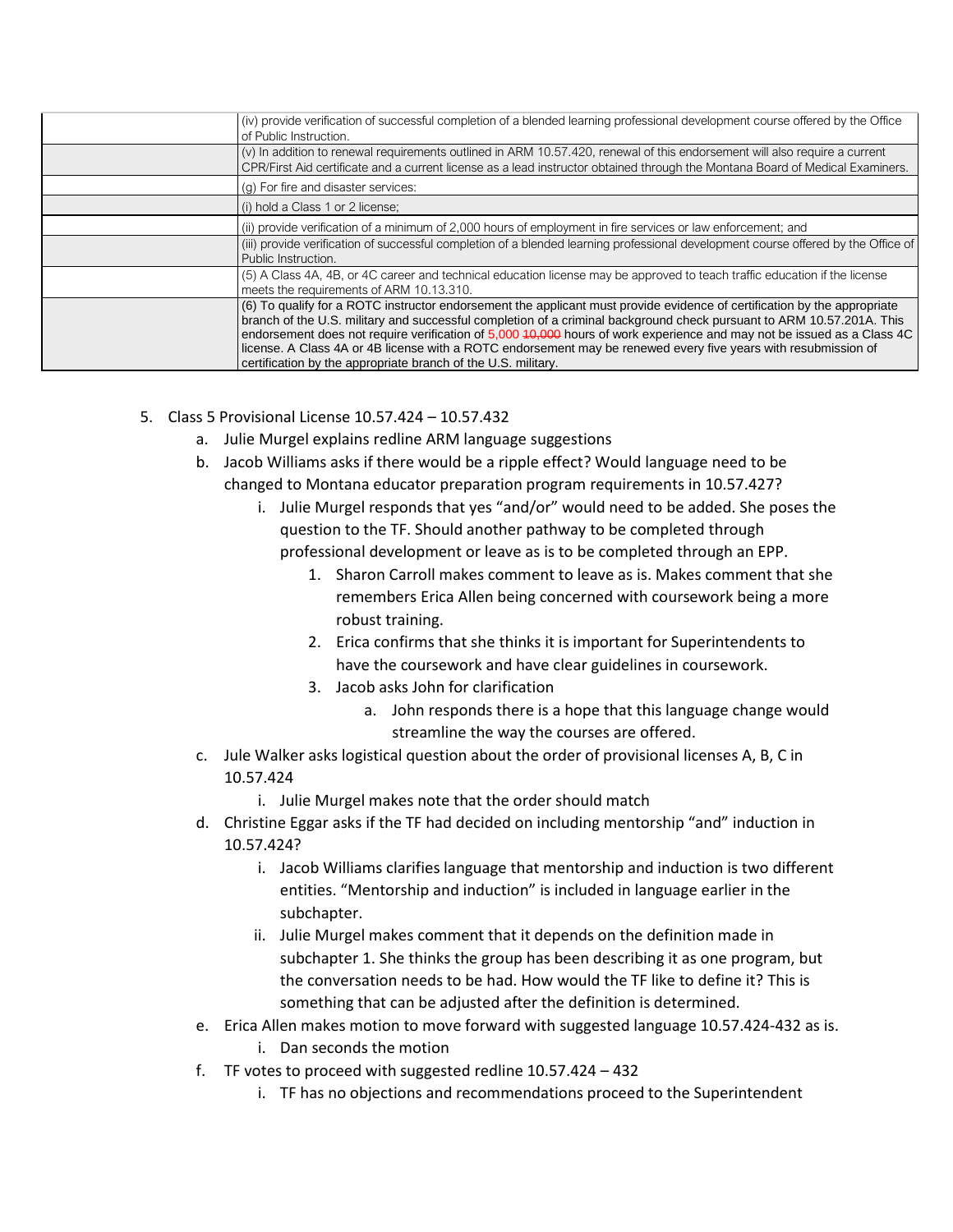| 10.57.424 CLASS 5<br>PROVISIONAL LICENSE                      | (1) There are three two types of Class 5 licenses:                                                                                                                                                                                                                                                                                                                                                                                                                                                                                                                                                                                                                                                                                                                                                                                                                                                          |
|---------------------------------------------------------------|-------------------------------------------------------------------------------------------------------------------------------------------------------------------------------------------------------------------------------------------------------------------------------------------------------------------------------------------------------------------------------------------------------------------------------------------------------------------------------------------------------------------------------------------------------------------------------------------------------------------------------------------------------------------------------------------------------------------------------------------------------------------------------------------------------------------------------------------------------------------------------------------------------------|
|                                                               | (a) a Class 5B provisional license that is valid for three years; and                                                                                                                                                                                                                                                                                                                                                                                                                                                                                                                                                                                                                                                                                                                                                                                                                                       |
|                                                               | (b) a Class 5A provisional license that is valid for two one years; and-                                                                                                                                                                                                                                                                                                                                                                                                                                                                                                                                                                                                                                                                                                                                                                                                                                    |
|                                                               | (c) a Class 5C provisional license that is valid for three year.                                                                                                                                                                                                                                                                                                                                                                                                                                                                                                                                                                                                                                                                                                                                                                                                                                            |
|                                                               | (2) (7) A Class 5A provisional license will be issued to those individuals seeking their initial Montana educator license who hold a<br>bachelor's degree from a regionally accredited college or university, verify completion of an accredited educator preparation<br>program including an appropriate supervised teaching experience as the terms are defined in ARM 10.57.102, but need<br>successful completion of a mentorship and induction program as defined by ARM 10.57.102 or meet all licensure requirements<br>except for successful completion of the Montana required Praxis test. This license is valid for two one-years and is non-<br>renewable.                                                                                                                                                                                                                                       |
|                                                               | (3) (2) A Class 5B provisional license is valid for a term of three years, is not renewable, and may not be reinstated. A Class 5B<br>provisional license will be issued to those individuals who hold a bachelor's degree from a regionally accredited college or<br>university but have not completed an accredited professional educator preparation program. A Montana educator may be issued<br>only one Class 5B provisional license per teaching license (Class 1 or 2), administrator license (Class 3), or specialist license<br>(Class 6). A Class 5 provisional license is not available for an initial Class 4, license or a Class-7, or 8 license.                                                                                                                                                                                                                                             |
|                                                               | $(3)$ (a) An applicant for a Class 5B provisional license must sign and file with the Superintendent of Public Instruction a plan of<br>professional intent leading, within three years of the date of validity of the provisional license, to an appropriately endorsed Class<br>1, 2A, 2B, 3, or 6 license as provided in ARM 10.57.412, 10.57.414 through 10.57.419, or 10.57.434 and 10.57.436.                                                                                                                                                                                                                                                                                                                                                                                                                                                                                                         |
|                                                               | (4) A Class 5C provisional license is valid for a term of three years, is not renewable, and may not be reinstated. A Class 5C<br>provisional license will be issued to those seeking a license in Montana whose degree is more than five years old, do not hold a<br>current standard, unrestricted educator licensure, and have not earned 60 professional development units as defined in ARM<br>10.57.215(4) within the five-year period preceding the effective date of the license.                                                                                                                                                                                                                                                                                                                                                                                                                   |
|                                                               | (a) An applicant for a Class 5C provisional license must sign and file with the Superintendent of Public Instruction a plan of<br>professional intent to obtain 6 semester credits of college coursework from a regionally accredited college or university, or earned<br>60 professional development which lead, within three years of the date of validity of the provisional license, an appropriately<br>endorsed Class 1, 2A, 2B, 3, or 6 license as provided in ARM 10.57.412, 10.57.414 through 10.57.419, or 10.57.434 and<br>10.57.436.                                                                                                                                                                                                                                                                                                                                                            |
|                                                               | (5) (4) An applicant for a Class 5A, 5B, or 5C provisional license must provide verification of: who has graduated from an educator<br>preparation program outside of Montana must provide proof of:                                                                                                                                                                                                                                                                                                                                                                                                                                                                                                                                                                                                                                                                                                        |
|                                                               | (a) a minimum passing score on the Praxis Subject Assessment applicable to the requested endorsement; or hold current<br>certification from the National Board for Professional Teaching Standards in an area approved for endorsement in Montana, and<br>apply for endorsement in the same area; and                                                                                                                                                                                                                                                                                                                                                                                                                                                                                                                                                                                                       |
|                                                               | (a) (b) have a current Montana address or job offer from an accredited or state-funded P-12 school in Montana; and                                                                                                                                                                                                                                                                                                                                                                                                                                                                                                                                                                                                                                                                                                                                                                                          |
|                                                               | (b) <del>(b) An applicant for a Class 5 provisional license must provide verified</del> completion of the online course "An Introduction to<br>Indian Education for All in Montana."                                                                                                                                                                                                                                                                                                                                                                                                                                                                                                                                                                                                                                                                                                                        |
|                                                               | (6) A Class 5A, 5B, or 5C provisional licensee is not eligible for a Board of Public Education approved internship program in the<br>same endorsement area subsequent to the Class 5A, 5B, or 5C licensure expiration date.                                                                                                                                                                                                                                                                                                                                                                                                                                                                                                                                                                                                                                                                                 |
|                                                               |                                                                                                                                                                                                                                                                                                                                                                                                                                                                                                                                                                                                                                                                                                                                                                                                                                                                                                             |
| 10.57.425 CLASS 5<br>PROVISIONAL LICENSE-<br>ELEMENTARY LEVEL | (1) Subject field endorsements must be in areas approved for endorsement by the Board of Public Education.<br>To obtain a Class 5 provisional license with an elementary, middle, or early childhood level endorsement, an applicant must<br>provide verification of:                                                                                                                                                                                                                                                                                                                                                                                                                                                                                                                                                                                                                                       |
|                                                               | (2) Areas approved for endorsement on Class 5A, 5B, and 5C provisional licenses include the following: agriculture, art K-12,<br>biology, business education, chemistry, communication, computer science, early childhood (P-3), earth science, economics,<br>elementary education (K-8), English, English as a second language K-12, family and consumer sciences, geography, health,<br>health and physical education K-12, history, industrial trades and technology education, journalism, library K-12, mathematics,<br>middle grades (4-8), music K-12, physical education K-12, physics, political science, psychology, reading K-12, school counseling<br>K-12, science (broadfield), social studies (broadfield), sociology, special education P-12, special education P-12 hearing<br>impairment, special education P-12 vision impairment, theater, traffic education, and world languages K-12. |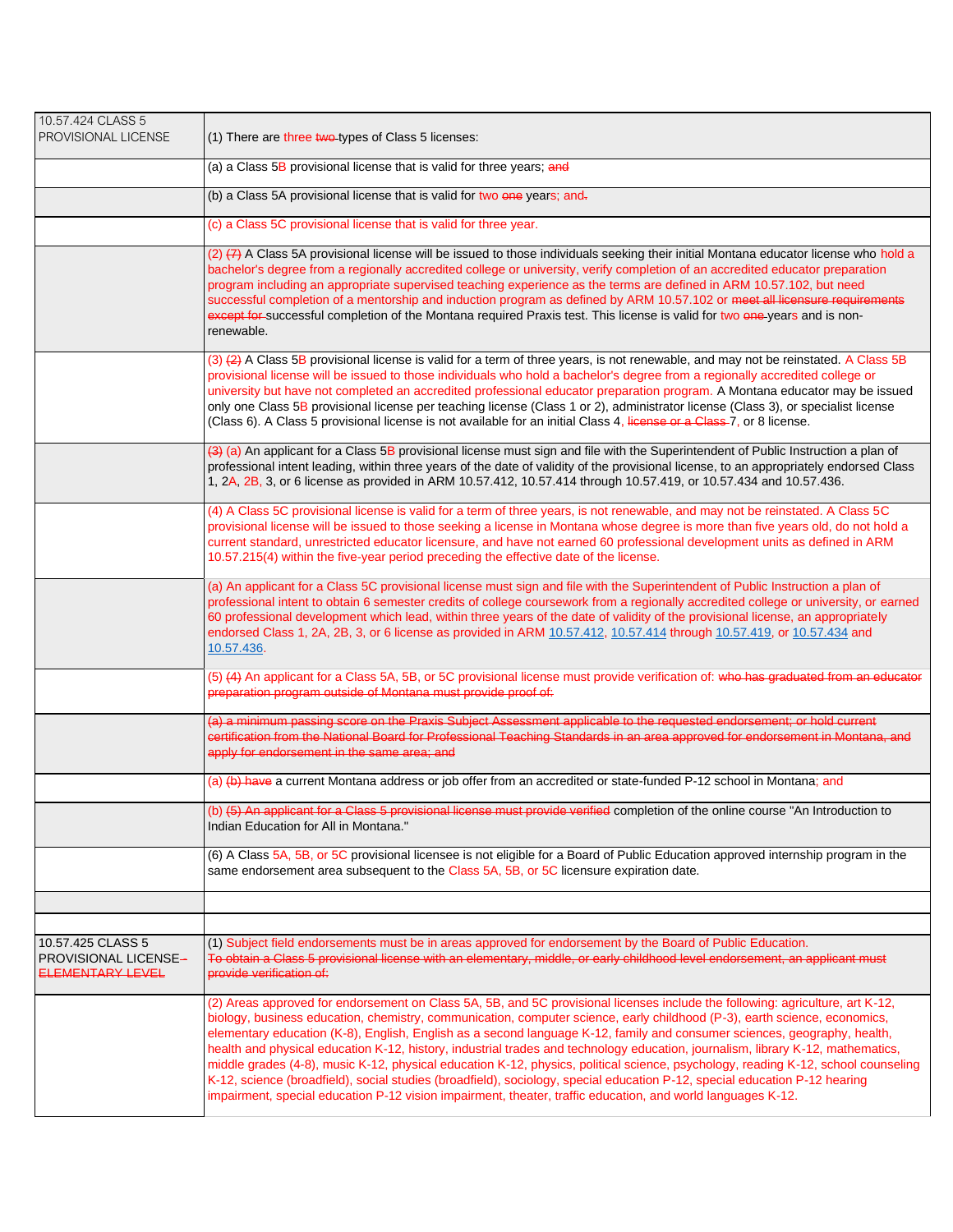|                                                                                          | (3) As appropriate, grade level endorsements may be issued as consistent with the educator preparation program completed by<br>the applicant.                                                                                                                                                                                                                                                                |
|------------------------------------------------------------------------------------------|--------------------------------------------------------------------------------------------------------------------------------------------------------------------------------------------------------------------------------------------------------------------------------------------------------------------------------------------------------------------------------------------------------------|
|                                                                                          | (4) To obtain an early childhood (P-3), elementary (K-8), middle grades (4-8), secondary (5-12 content- specific), K-12 (as<br>delineated in ARM 10.57.412), or P-12 (special education) endorsement, an applicant must provide verification of:                                                                                                                                                             |
|                                                                                          | (a) a bachelor's degree from a regionally accredited college or university; and                                                                                                                                                                                                                                                                                                                              |
|                                                                                          | (b) for those applicants who have not completed an accredited professional educator preparation program, a plan of study from an<br>accredited professional educator preparation program verifying that the applicant:                                                                                                                                                                                       |
|                                                                                          | (i) can meet the requirements for full licensure within the three-year valid period of the license; and                                                                                                                                                                                                                                                                                                      |
|                                                                                          | (ii) meets the professional educator preparation program's admission requirements.                                                                                                                                                                                                                                                                                                                           |
| 10.57.426 CLASS 5                                                                        |                                                                                                                                                                                                                                                                                                                                                                                                              |
| <b>PROVISIONAL LICENSE-</b><br>SECONDARY, K-12, AND P-                                   |                                                                                                                                                                                                                                                                                                                                                                                                              |
| <b>12 SPECIAL EDUCATION</b><br><b>LEVELS</b>                                             | (1) To obtain a Class 5 provisional license with a secondary, K-12, or P-12 special education level endorsement, an applicant must<br>provide verification of:                                                                                                                                                                                                                                               |
|                                                                                          | (a) a bachelor's degree from a regionally accredited college or university; and                                                                                                                                                                                                                                                                                                                              |
|                                                                                          | (b) for those applicants who have not completed an accredited professional educator preparation program, a plan of study from an<br>accredited professional educator preparation program verifying that the applicant:                                                                                                                                                                                       |
|                                                                                          | (i) can meet the requirements for full licensure within the three-year valid period of the license; and                                                                                                                                                                                                                                                                                                      |
|                                                                                          | (ii) meets the professional educator preparation program's admission requirements.                                                                                                                                                                                                                                                                                                                           |
|                                                                                          |                                                                                                                                                                                                                                                                                                                                                                                                              |
| 10.57.427 CLASS 5<br>PROVISIONAL LICENSE -<br>SUPERINTENDENT<br><b>ENDORSEMENT</b>       | (1) To obtain a Class 5 provisional license with a superintendent endorsement, an applicant must provide verification of:                                                                                                                                                                                                                                                                                    |
|                                                                                          | (a) a master's degree in educational leadership from an accredited professional educator preparation program as defined in<br>ARM 10.57.102;                                                                                                                                                                                                                                                                 |
|                                                                                          | (b) eligibility for a Class 1, 2, or 5 teaching, license, school counseling, or a current standard, unrestricted out-of-state license and<br>three five years of successful supervisory experience as a licensed administrator as defined in ARM 10.57.102, documented by a<br>recommendation from a state accredited P-12 school employer on a form prescribed by the Superintendent of Public Instruction; |
|                                                                                          | (c) a minimum of three years of experience as an appropriately licensed and assigned teacher or school counselor at any level;                                                                                                                                                                                                                                                                               |
|                                                                                          | (d) one year of appropriately licensed experience as a principal;                                                                                                                                                                                                                                                                                                                                            |
|                                                                                          | (e) completion of an accredited professional educator preparation program, as defined in ARM 10.57.102, for superintendents; and                                                                                                                                                                                                                                                                             |
|                                                                                          | (f) for those applicants who have not completed the required courses in Montana educator preparation program requirements in<br>Montana school law, Montana school finance, and Montana collective bargaining and employment law, a plan of intent as detailed<br>in ARM 10.57.424.                                                                                                                          |
|                                                                                          | (2) Applicants required to complete coursework-Montana educator preparation program requirements other than Montana school<br>law, Montana collective bargaining and employment law, and Montana school finance are not eligible for a Class 5 provisional<br>license, but may enroll in an internship program pursuant to ARM 10.55.607.                                                                    |
|                                                                                          |                                                                                                                                                                                                                                                                                                                                                                                                              |
| 10.57.428 CLASS 5<br>PROVISIONAL LICENSE -<br>ELEMENTARY-PRINCIPAL<br><b>ENDORSEMENT</b> | (1) To obtain a Class 5 provisional license with an elementary, secondary, or K-12 principal endorsement, an applicant must<br>provide verification of:                                                                                                                                                                                                                                                      |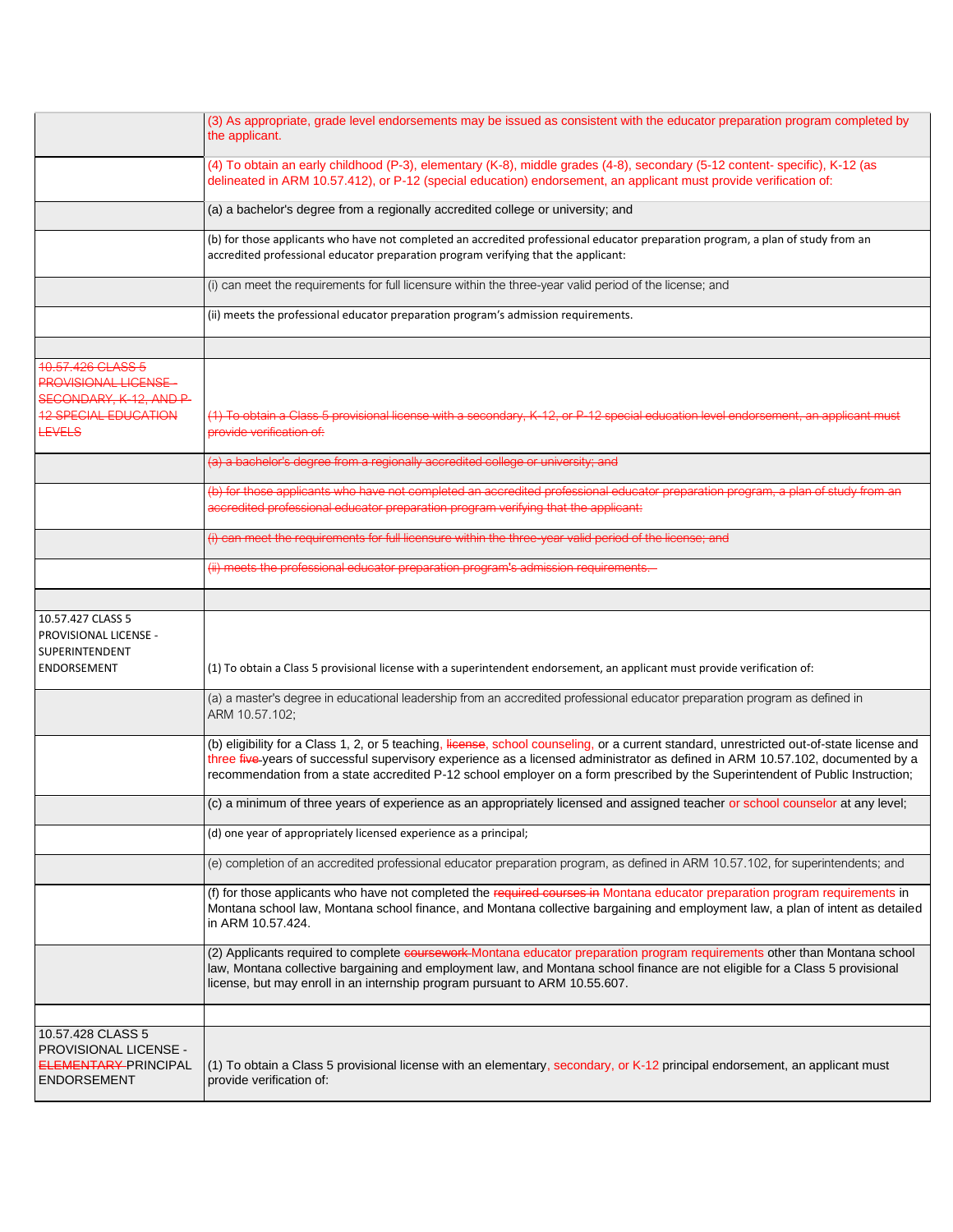|                                                                                                        | (a) a master's degree from an accredited professional educator preparation program;                                                                                                                                                                                                                                                                                                                                                                                        |
|--------------------------------------------------------------------------------------------------------|----------------------------------------------------------------------------------------------------------------------------------------------------------------------------------------------------------------------------------------------------------------------------------------------------------------------------------------------------------------------------------------------------------------------------------------------------------------------------|
|                                                                                                        | (b) eligibility for a Class 1, 2, or 5 teaching or school counseling license at the level of elementary the requested endorsement or a<br>current standard, unrestricted out-of-state license and three five-years of successful supervisory experience as a licensed<br>administrator as defined in ARM 10.57.102 as documented by a recommendation from a state accredited P-12 school employer<br>on a form prescribed by the Superintendent of Public Instruction; and |
|                                                                                                        | (c) a minimum of three years of experience as an appropriately licensed and assigned teacher or counselor at the level of the<br>requested endorsement at the elementary level.                                                                                                                                                                                                                                                                                            |
|                                                                                                        | (2) Applicants required to complete coursework Montana educator preparation program requirements other than Montana school<br>law, including special education law are not eligible for a Class 5 provisional license, but may enroll in an internship program<br>pursuant to ARM 10.55.607.                                                                                                                                                                               |
|                                                                                                        |                                                                                                                                                                                                                                                                                                                                                                                                                                                                            |
| 10.57.429 CLASS 5<br><b>PROVISIONAL LICENSE -</b><br><b>SECONDARY PRINICIPAL</b><br><b>ENDORSEMENT</b> | (1) To obtain a Class 5 provisional license with a secondary principal endorsement, an applicant must provide verification of:                                                                                                                                                                                                                                                                                                                                             |
|                                                                                                        | (a) a master's degree from an accredited professional educator preparation program;                                                                                                                                                                                                                                                                                                                                                                                        |
|                                                                                                        | (b) eligibility for a Class 1, 2, or 5 teaching license at the secondary level or a current standard, unrestricted out-of-state license and<br>five years of successful administrative experience as a licensed administrator as defined in ARM 10.57.102, documented by a<br>recommendation from a state accredited P-12 school employer on a form prescribed by the Superintendent of Public Instruction; and                                                            |
|                                                                                                        | (c) a minimum of three years of experience as an appropriately licensed and assigned teacher at the secondary level.                                                                                                                                                                                                                                                                                                                                                       |
|                                                                                                        | (2) Applicants required to complete coursework other than Montana school law, including special education law are not eligible for a<br>Class 5 provisional license, but may enroll in an internship program pursuant to ARM 10.55.607.                                                                                                                                                                                                                                    |
|                                                                                                        |                                                                                                                                                                                                                                                                                                                                                                                                                                                                            |
| 10.57.430 CLASS 5<br><b>PROVISIONAL LICENSE - K-</b><br><b>12 PRINICIPAL</b>                           |                                                                                                                                                                                                                                                                                                                                                                                                                                                                            |
| <b>ENDORSEMENT</b>                                                                                     | (1) To obtain a Class 5 provisional license with a K-12 principal endorsement, an applicant must provide verification of:                                                                                                                                                                                                                                                                                                                                                  |
|                                                                                                        | (a) a master's degree from an accredited professional educator preparation program;                                                                                                                                                                                                                                                                                                                                                                                        |
|                                                                                                        | (b) eligibility for a Class 1, 2, or 5 teaching license at any level within K-12 or current standard, unrestricted out-of-state licensure and<br>five years of successful supervisory experience as a licensed administrator as documented by a recommendation from a state<br>accredited P-12 school employer on a form prescribed by the Superintendent of Public Instruction; and                                                                                       |
|                                                                                                        | (c) a minimum of three years of experience as an appropriately licensed and assigned teacher at any level within K-12.                                                                                                                                                                                                                                                                                                                                                     |
|                                                                                                        | (2) Applicants required to complete coursework other than Montana school law, including special education law are not eligible for a<br>Class 5 provisional license, but may enroll in an internship program pursuant to ARM 10.55.607.                                                                                                                                                                                                                                    |
|                                                                                                        |                                                                                                                                                                                                                                                                                                                                                                                                                                                                            |
| 10.57.431 CLASS 5<br>PROVISIONAL LICENSE -<br><b>SUPERVISOR</b><br><b>ENDORSEMENT</b>                  | (1) To obtain a Class 5 provisional license with a supervisor endorsement, an applicant must provide verification of:                                                                                                                                                                                                                                                                                                                                                      |
|                                                                                                        |                                                                                                                                                                                                                                                                                                                                                                                                                                                                            |
|                                                                                                        | (a) a master's degree from a regionally accredited college or university in the area requested for supervisory endorsement; and                                                                                                                                                                                                                                                                                                                                            |
|                                                                                                        | (b) three years of appropriately licensed experience as a teacher or counselor in the area requested for supervisory endorsement<br>or three five years of experience in a school setting as a fully licensed and appropriately assigned related services provider; and                                                                                                                                                                                                    |
|                                                                                                        | (c) a plan of study from an accredited professional educator preparation program verifying that the applicant:                                                                                                                                                                                                                                                                                                                                                             |
|                                                                                                        | (i) can meet the requirements for full licensure within the three-year valid period of the license; and                                                                                                                                                                                                                                                                                                                                                                    |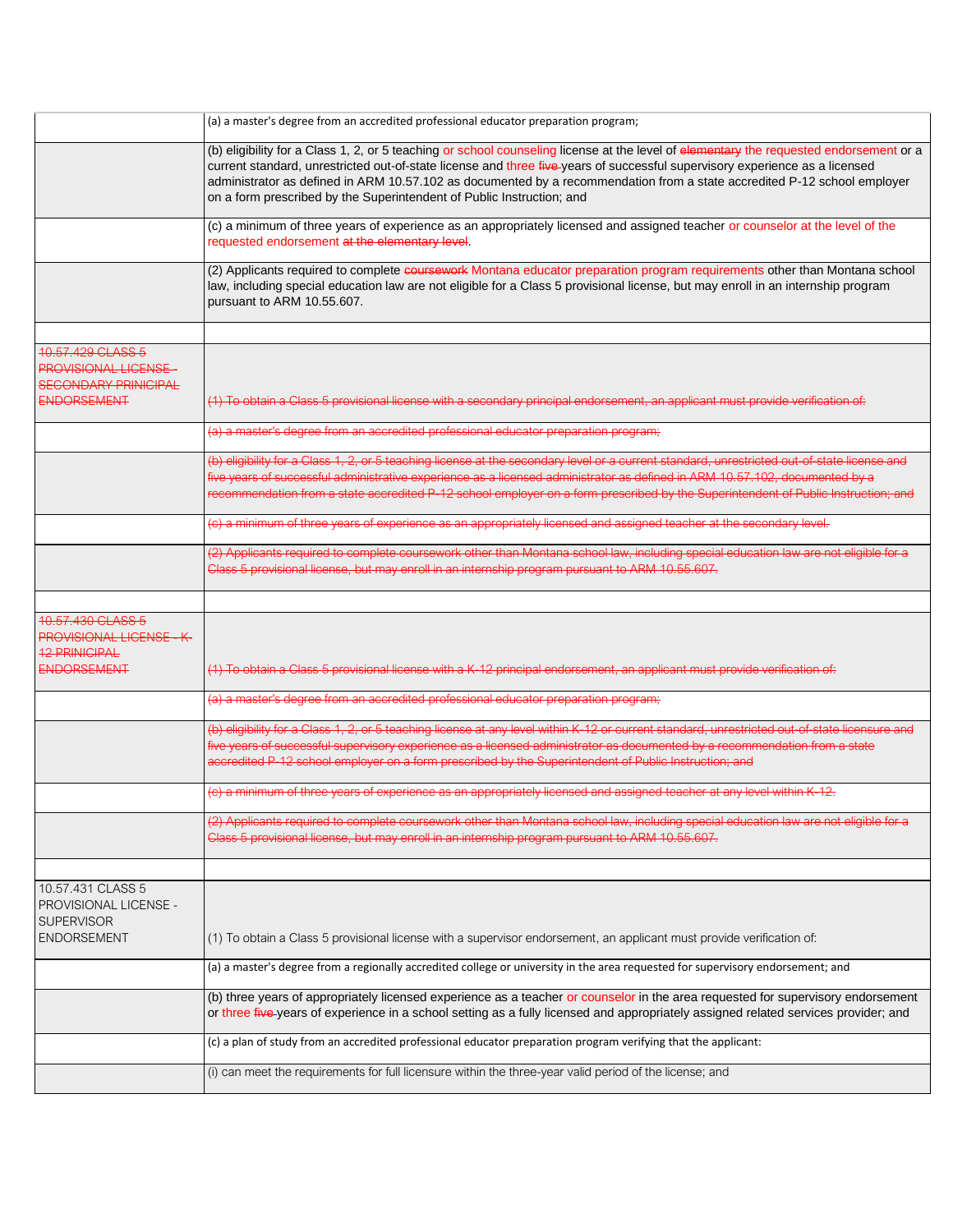|                                                                             | (ii) meets the professional educator preparation program's admission requirements.                                                                                                                                                                          |
|-----------------------------------------------------------------------------|-------------------------------------------------------------------------------------------------------------------------------------------------------------------------------------------------------------------------------------------------------------|
|                                                                             |                                                                                                                                                                                                                                                             |
| 10.57.432 CLASS 5<br><b>PROVISIONAL LICENSE -</b><br>SPECIALIST ENDORSEMENT | (1) To obtain a Class 5 provisional license with a specialist endorsement in school psychology, an applicant must provide:                                                                                                                                  |
|                                                                             | (a) verification of a master's degree or greater in school psychology or related field from a regionally accredited college or university;<br>and                                                                                                           |
|                                                                             | (b) for those applicants who have not completed an accredited specialist preparation program, verification from an accredited specialist<br>program, of being within four course deficiencies of completing full requirements as outlined in ARM 10.57.434. |
|                                                                             | (2) To obtain a Class 5 provisional license with a specialist endorsement in school counseling an applicant must provide:                                                                                                                                   |
|                                                                             | (a) verification of a bachelor's degree; and                                                                                                                                                                                                                |
|                                                                             | (b) verification from the accredited specialist program, of being within four course deficiencies of completing full requirements as<br>outlined in ARM 10.57.435.                                                                                          |

- 6. Subchapter 3: Endorsements
	- a. Julie Murgel explains redline suggestions in ARM
	- b. Sharon Carrol expresses she is heartily opposed to endorsement by PRAXIS
	- c. Dan Schmidt expresses support for this and explains how this pathway would make it easier for out of state applicants
	- d. Sharon Carrol asks John Melick if the program would look at someone with an endorsement in say
		- i. John Melick responds that generally courses are looked at to determine if the requirements are met for the endorsement. He states it is unlikely, but it could happen.
	- e. John Melick makes comment that there is language from the National board. National board requires the license. He proposes to take that language out. He also makes comment that he would oppose endorsement through PRAXIS. Kids deserve fully prepared teachers. The PRAXIS does not fully prepare teachers necessarily but shows they are good at taking a test. Voices concern specifically for changing fields entirely yet could see the benefit to be able to gain endorsement within the same field.
	- f. Christine eggar asks questions:
		- i. Would an out of state applicant that is national board certified, if the endorsements would line up?
		- ii. Makes comment that the individuals are already teachers and have received a license. The PRAXIS is used to test content knowledge, would this not prove they have the content knowledge to teach the subject?
		- iii. Makes comment that K-8 endorsement is not listed in language. Has seen situations in which a teacher has had to go back to school to get the K-8 to teach math.
			- 1. Julie Murgel responds that there is not perfect alignment, and this is address in another spot in rule to give the equivalent endorsement to Nationally board certification when coming to MT.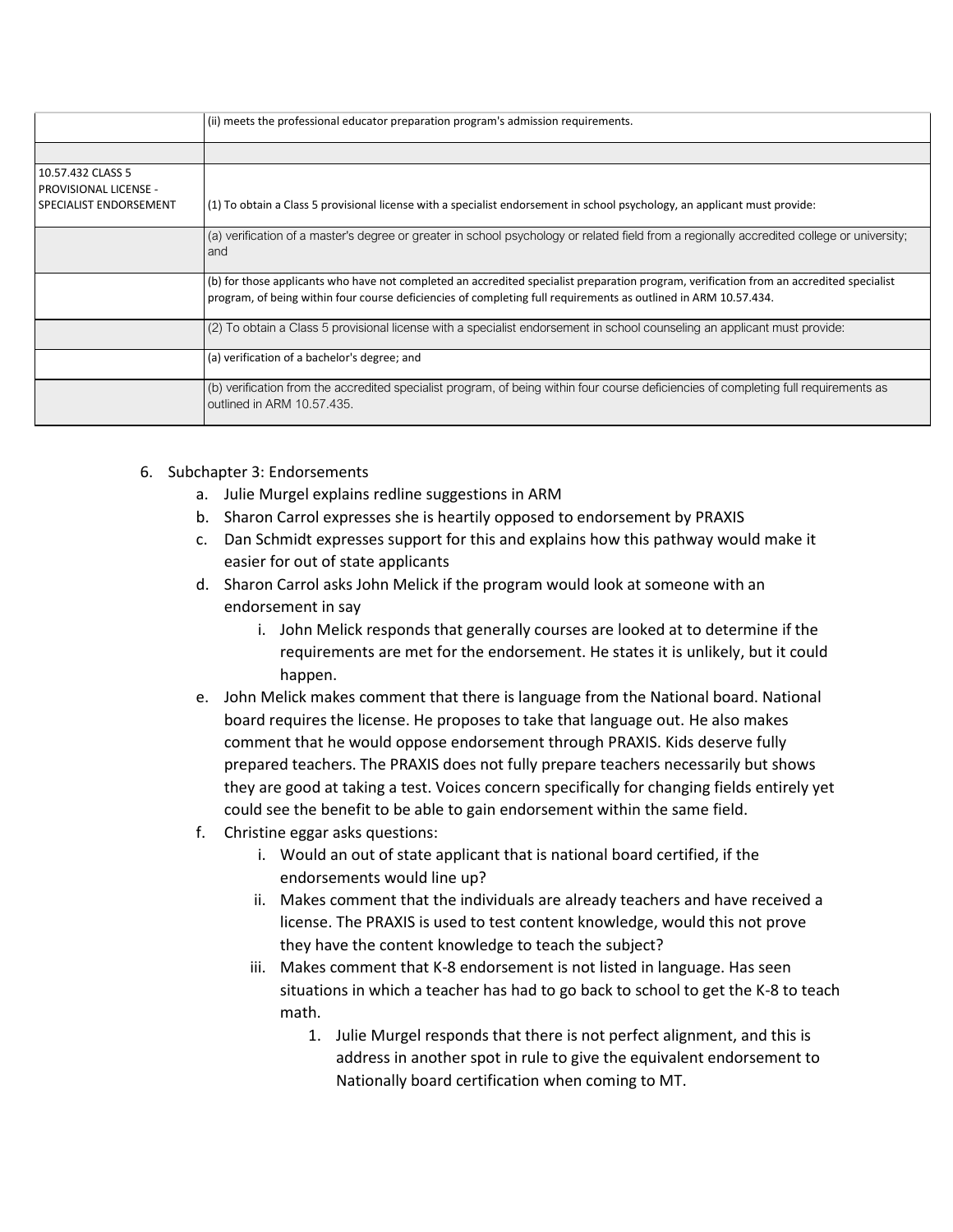- 2. Julie Murgel responds that this is expanding the content teachers can teach.
- 3. Julie comments that this is a good point about what happens with different levels vs different content in endorsements.
- g. Angela McLean makes comment that she is opposed to endorsement by PRAXIS
	- i. Would support removing the "or" and leave "and" to give flexibility to EPPs
- h. Dan makes comment that this may live in Chapter 55 rather than Chapter 57. In smaller schools, having more requirements makes it harder to get teachers endorsed in those areas.
- i. Diane Fladmo makes comment about national board certification. She would like to have National Board certification looked at, specifically when age ranges don't align with MT endorsements. The board certification should be considered even if the endorsement does not align perfectly.
	- i. John Melick supports using National Boards. You cannot get nationally board certified without already being licensed. Makes sense to allow out of state applicants lots of wiggle room by using the National Board but it does not make sense to give the endorsement that would align.
	- ii. Jacob Williams clarifies that the lingering question
	- iii. Julie Murgel responds this has already been addressed in 10.57.411
- j. Heather Jarrett supports Dan Schmidt comment. Smaller districts need the ability to be endorsed to give full education. Being able to take the PRAXIS for endorsement would give smaller districts more flexibility. Makes comment she does not feel someone would take the PRAXIS if they did not feel qualified to teach in that area.
	- i. Julie Murgel responds with situations the Licensure department has seen recently regarding endorsements.
- k. Diane Fladmo share[s external link with National Board Certification](https://www.nbpts.org/wp-content/uploads/Certification-Areas-1.pdf) areas.
	- i. When looking at nationally board-certified candidates, how much flexibility is given to the age range vs grade ranges in endorsements or licenses?
		- 1. Julie Murgel responds that nationally board certifications use ages. MT can use the grade the age range is in to give the endorsement. Explains there are some areas that are difficult to decide where the applicant lands. Explains therefore language was cleaned up like in 10.57.411
- l. Julie Murgel makes comment that if you are Nationally board certified, you would receive the endorsement in the area you are certified. Makes comment that the language around nationally board certified should be removed.
- m. Julie Murgel poses question to the TF. Should individuals be able to take the PRAXIS to gain
- n. Sharon Carroll asks if by providing "and" gives EPPs flexibility? She also asks that the OPI expressed opposition to the PRAXIS in earlier discussion. Finds it interesting OPI is willing to incorporate it here.
	- i. Jacob Williams responds that the discussion around the PRAXIS earlier is that the test is not an effective measure of quality educators in initial licensure, but that the PRAXIS could be used to measure content knowledge for individuals already licensed.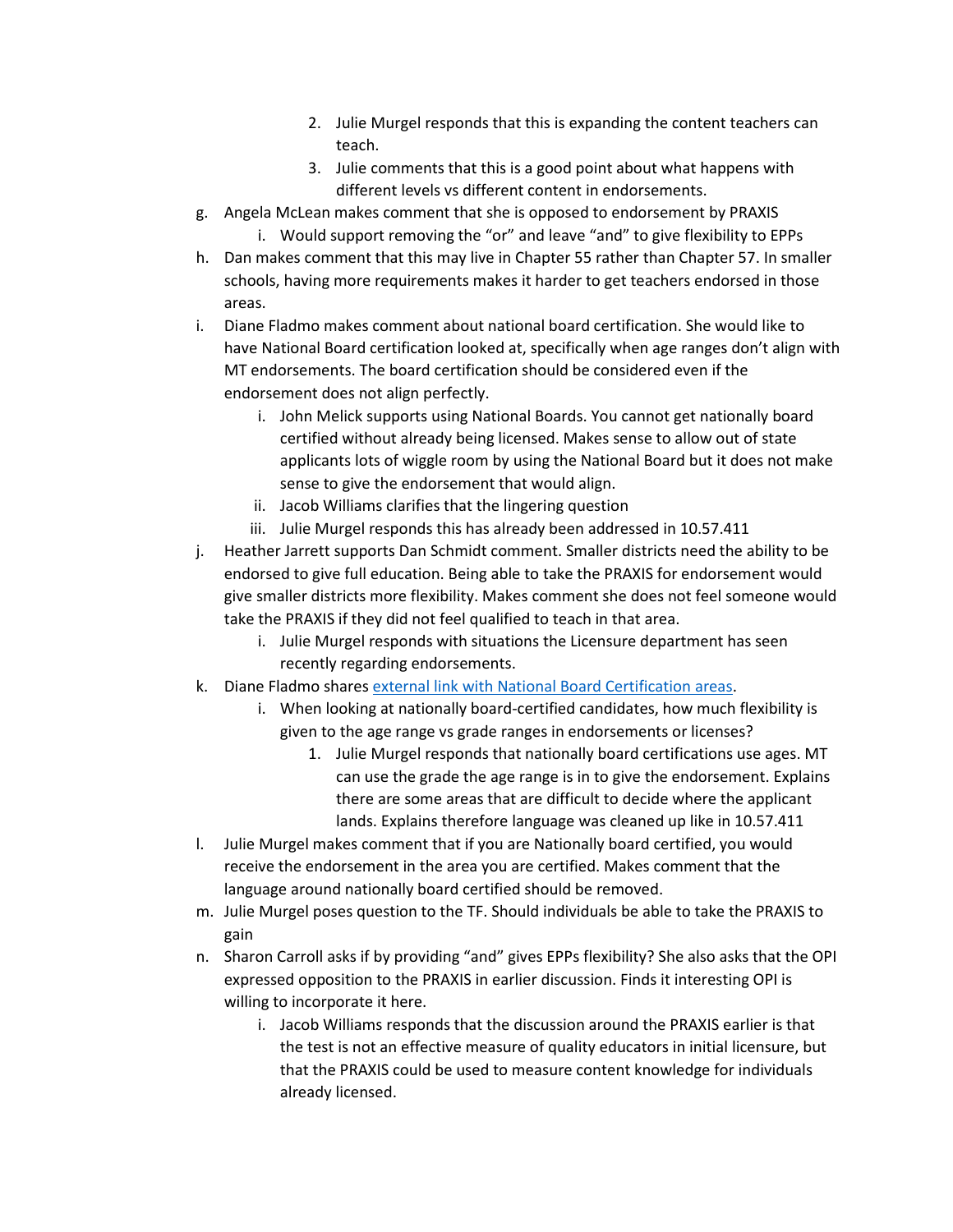- ii. Jacob asks what are the requirements currently to gain an endorsement through an EPP?
	- 1. John Melick explains the current process to gain an endorsement now.
	- 2. How do they meet the standards in 58, PRAXIS, some sort of field experience if there is little to no teaching experience?
		- a. Poses new question about young individuals that teachers coming to the field, may be able to only take one minor then pass the PRAXIS for a second endorsement after they graduate?
		- b. Julie Murgel makes comment she feels the group is saying both yes, no, and maybe.
		- c. John responds that he is hesitant to add more to the discussion now but there are programs that would naturally align to create a third option.
- o. Dan Makes comment that class 4 certifications can be done which requires 5,000 hours. Dan makes a motion to strike "or" from the redline and leave "and" in ARM 10.57.301 i. Nick Schumacher second the motion.
- p. TF votes to strike "or" and leave "and" in 10.57.301
	- i. Nick Schumacher Yes
	- ii. Angela McLean No
	- iii. John Melick No
	- iv. Diane Fladmo No
	- v. Dean Jardee No
	- vi. Jule Walker Yes
	- vii. Mike Perry Yes
		- 1. Yes: 6
		- 2. No: 6
- viii. Erica Allen No
- ix. Christine Eggar --
- x. Heather Jarrett Yes
- xi. Dan Schmidt Yes
- xii. Valerie Fowler Yes
- xiii. Sharon Carroll No

| 10.57.301 ENDORSEMENT<br><b>INFORMATION</b> | (1) The only endorsements on Montana teaching, administrative, or specialist licenses are those approved by the Board of<br>Public Education.                                                                                                                                                                                                                                                                                                                                                                                                                                                                                                                                                                                                                                                                                                                                                                                                                  |
|---------------------------------------------|----------------------------------------------------------------------------------------------------------------------------------------------------------------------------------------------------------------------------------------------------------------------------------------------------------------------------------------------------------------------------------------------------------------------------------------------------------------------------------------------------------------------------------------------------------------------------------------------------------------------------------------------------------------------------------------------------------------------------------------------------------------------------------------------------------------------------------------------------------------------------------------------------------------------------------------------------------------|
|                                             | (2) An endorsement may be granted by the Superintendent of Public Instruction based on the program of study completed as<br>verified by the appropriate official defined in ARM 10.57.102.                                                                                                                                                                                                                                                                                                                                                                                                                                                                                                                                                                                                                                                                                                                                                                     |
|                                             | (3) An additional endorsement may be granted for 5-12 (secondary, content-specific) teachers. Areas approved for<br>endorsement on Class 1 and 2 licenses include the following: agriculture, biology, business education, chemistry,<br>communication, computer science, earth science, economics, English, family and consumer sciences, geography, health,<br>history, industrial trades and technology education, journalism, mathematics, physics, political science, psychology, science<br>(broadfield), social studies (broadfield), sociology, theatre, and traffic education. Proof of a minimum passing score on the<br>PRAXIS Subject Assessment applicable to the requested endorsement as established by the Office of Public Instruction and<br>approved by the Board of Public Education; or hold current certification from the National Board for Professional Teaching<br>Standards equivalent to an approved endorsement in Montana and/or |
|                                             | (a) recommendation for the endorsement from the appropriate official from an accredited professional program or                                                                                                                                                                                                                                                                                                                                                                                                                                                                                                                                                                                                                                                                                                                                                                                                                                                |
|                                             | (b) holds a bachelor's or higher degree from a regionally accredited college or university in the endorsement area.                                                                                                                                                                                                                                                                                                                                                                                                                                                                                                                                                                                                                                                                                                                                                                                                                                            |
|                                             | $\left(3\right)$ (4) An endorsement may be dropped from a license at the end of its valid term if licensure requirements pursuant to these<br>rules are met.                                                                                                                                                                                                                                                                                                                                                                                                                                                                                                                                                                                                                                                                                                                                                                                                   |
|                                             |                                                                                                                                                                                                                                                                                                                                                                                                                                                                                                                                                                                                                                                                                                                                                                                                                                                                                                                                                                |

xiv. Julie Murgel suggests the details of both opponent and proponent discussion is provided to the superintendent.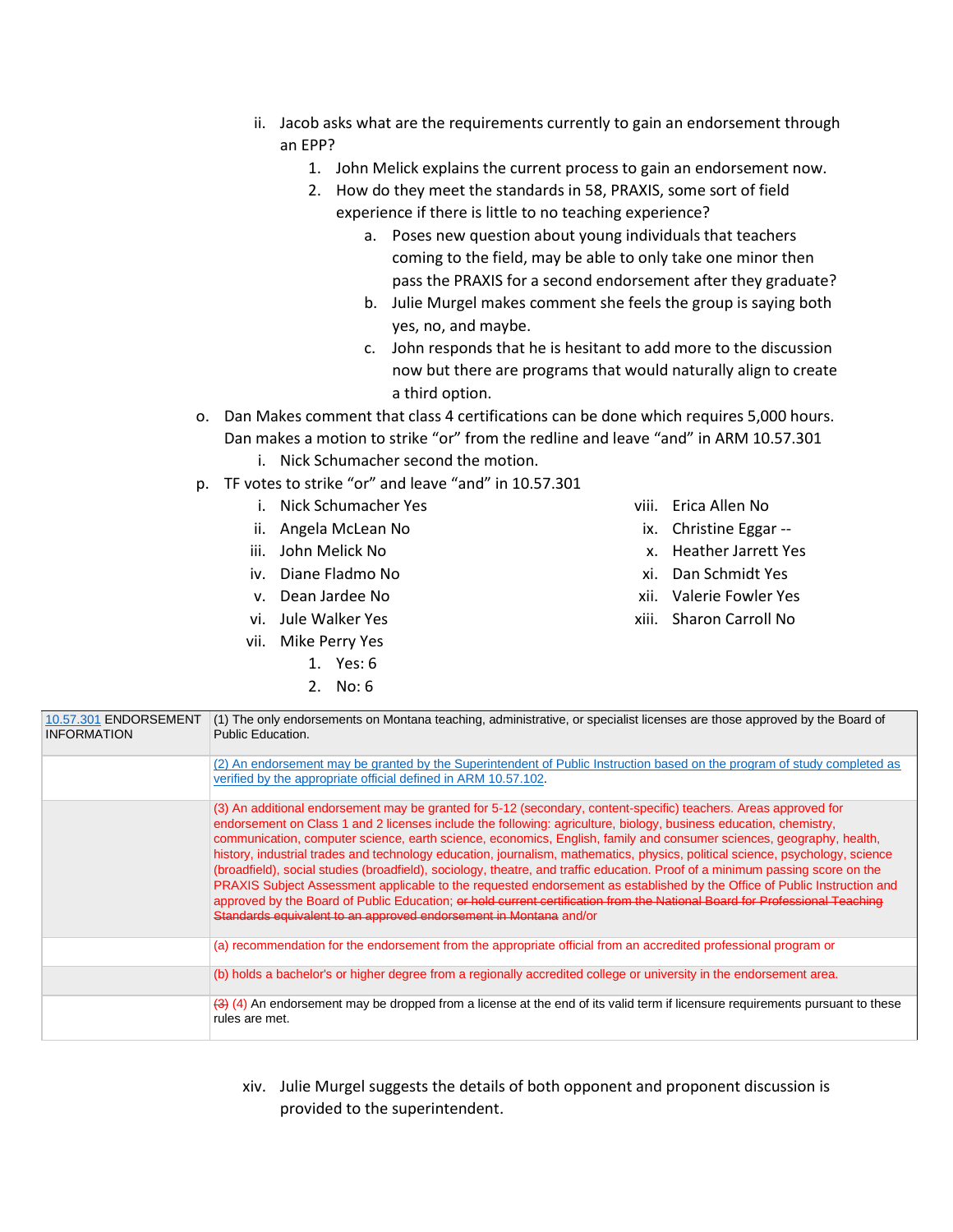- 7. Subchapter 2: General Provisions
	- a. Julie Murgel explains ARM suggested language
	- b. Sharon Carroll makes comment that she is opposed to the notion of background checks.
		- i. Asked question if the teacher is not able to get a background check, would their license not be filled? Makes suggestion that a district could adopt this and make it locally controlled
	- c. John Melick asks if a currently licensed teacher receives some sort of situation that would lead to them losing their license, wouldn't the administrator submit a complaint? Makes comment that he struggles because the people generally that get in trouble, may not raise their hand admit it. He asks what happens if a crime is not reported?
		- i. Julie Murgel responds about disciplinary action which is in 10.57.601. She comments that if a school board does not renew the position and it is not reported, and the teacher goes to another district. Often, the district uses local control and does a background check before hiring.
		- ii. John Melick makes comment
	- d. Diane Fladmo makes comment that there are multiple ways this is done. This is an area that should be looked at more and could be a bottleneck in the licensure process.
	- e. Crystal Andrews makes comment that it was addressed during the Feedback Group. The FBG made suggestion to do a name based check rather than fingerprint-based check which can be done in the same day for a renewal.
		- i. Jacob Williams asks if this suggestion would change the language.
		- ii. Crystal responds that no, she does not feel it would change rule but could be changed in procedure
		- iii. Sharon Carroll makes comment that fingerprint is specifically mentioned in language.
			- 1. Crystal Andrews acknowledges this and states language would probably need to be drafted then.
	- f. Nick Schumacher makes motion to remove language 10.57.214 (2) d
		- i. Erica Allen seconds the motion
	- g. TF Votes to remove language in 10.57.201(2)d
		- i. Nick Schumacher Yes
		- ii. Angela McLean Yes
		- iii. Mike Perry Yes
		- iv. Diane Fladmo Yes
		- v. McCall Flynn Yes
		- vi. John Melick Yes
		- vii. Jule Walker Yes

1. Vote passes, language is removed

- viii. Erica Allen Yes
- ix. Christine Eggar --
- x. Heather Jarrett Yes
- xi. Dan Schmidt Yes
- xii. Valerie Fowler Yes
- xiii. Sharon Carroll Yes

| 10.57.201A CRIMINAL | (1) The National Child Protection Act of 1993, as amended, (codified at 42 United States Code sections 5119a and 5119c) (the "Act")<br>authorizes a state and national criminal history background check to determine the fitness of an employee, volunteer, or other person with |
|---------------------|-----------------------------------------------------------------------------------------------------------------------------------------------------------------------------------------------------------------------------------------------------------------------------------|
| HISTORY             | unsupervised access to children, the elderly, or individuals with disabilities. The purpose of this rule is to support the Superintendent of Public                                                                                                                               |
| <b>BACKGROUND</b>   | Instruction's duty to determine whether an applicant for licensure has been convicted of a crime that bears upon the applicant's fitness                                                                                                                                          |
| CHECK               | related to the safety and well-being of children and the integrity of the teaching profession.                                                                                                                                                                                    |
|                     | (2) Each of the following applicants shall provide to the Montana Department of Justice information and material sufficient to obtain a                                                                                                                                           |
|                     | fingerprint-based national criminal history background check:                                                                                                                                                                                                                     |
|                     | (a) any applicant for initial Montana educator licensure;                                                                                                                                                                                                                         |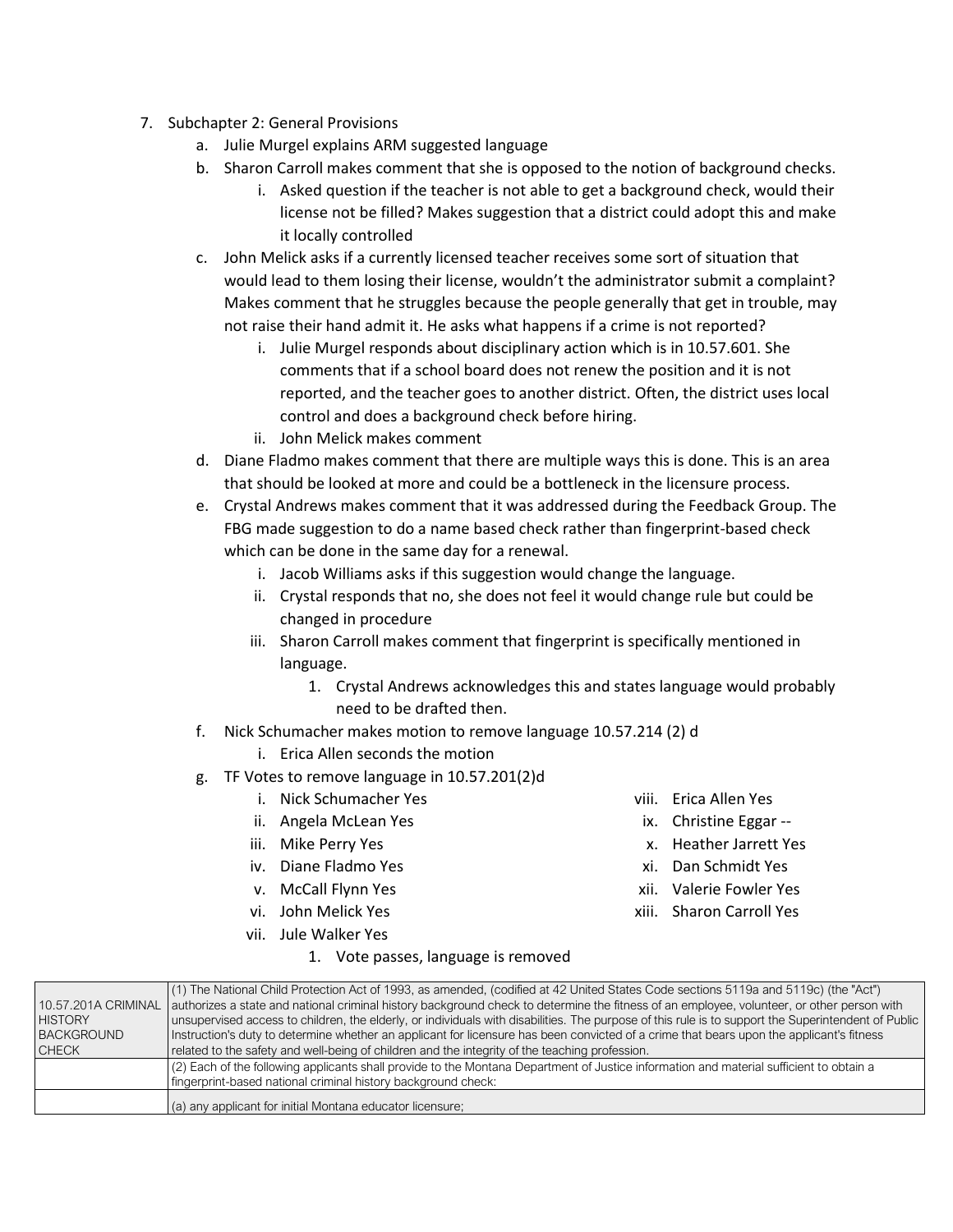| (b) any applicant seeking to reinstate a lapsed, surrendered, revoked, or suspended educator license; or                                                                                                                                                                                                                                                                                                                                                                                                              |
|-----------------------------------------------------------------------------------------------------------------------------------------------------------------------------------------------------------------------------------------------------------------------------------------------------------------------------------------------------------------------------------------------------------------------------------------------------------------------------------------------------------------------|
| (c) an individual for whom a school district is seeking emergency authorization of employment pursuant to 20-4-110 20-4-111, MCA,<br>and ARM 10.57.107 or                                                                                                                                                                                                                                                                                                                                                             |
| (d) any Montana licensee seeking renewal.                                                                                                                                                                                                                                                                                                                                                                                                                                                                             |
| (3) Neither the Superintendent of Public Instruction nor the Board of Public Education shall bear the costs of the background check.                                                                                                                                                                                                                                                                                                                                                                                  |
| (4) The Superintendent of Public Instruction shall not issue a Montana educator license pursuant to 20-4-101, et seq., MCA, until the<br>applicant's background check has been completed and the results delivered to and reviewed by the Superintendent of Public Instruction.                                                                                                                                                                                                                                       |
| (5) To initiate the criminal history background check process, the applicant must submit a set of fingerprints on the appropriate form to the<br>Montana Department of Justice for the purpose of licensure. Criminal background checks submitted for other purposes will not be<br>acceptable for licensure.                                                                                                                                                                                                         |
| (6) As part of the licensure application process, the applicant must provide character and fitness information to the Superintendent of Public<br>Instruction. If the applicant has any criminal history record, the applicant must provide a description and explanation of the circumstances of<br>the crime.                                                                                                                                                                                                       |
| (7) Each applicant who is the subject of a criminal history background check is entitled to receive a copy of the report from the<br>Superintendent of Public Instruction with the appropriate identification and signed release. The applicant may challenge the accuracy and<br>completeness of any information contained in any such report through the Montana Department of Justice procedures.                                                                                                                  |
| (8) The Montana Office of Public Instruction shall make a determination whether the applicant has been convicted of, or is under pending<br>indictment for, a crime that bears upon the applicant's fitness related to the safety and well-being of children or the teaching profession.                                                                                                                                                                                                                              |
| (9) Conviction, including conviction following a plea of nolo contendere, a conviction in which the sentence is suspended or deferred, or any<br>other adjudication treated by the court as a conviction, may be considered by the Superintendent of Public Instruction in the licensure<br>process if the conviction was for a sexual offense, a crime involving violence, the sale of drugs, theft, or any other offense related to public<br>health, welfare, and safety as it applies to the teaching profession. |

## h. Nick Schumacher makes motion to replace "renewal" with "Professional Development" in 10.57.215 – 10.57.218

- i. Mike Perry seconds the motion
- i. TF votes to replace word "renewal" with "Professional Development" in 10.57.215 -

10.57.218

## i. No TF member is opposed and motion passes

| 10.57.215 PROFESSIONAL |                                                                                                                                                                    |
|------------------------|--------------------------------------------------------------------------------------------------------------------------------------------------------------------|
|                        | DEVELOPMENT AND RENEWAL (1) Montana Class 1, 2, 3, and 6 educator licenses may be renewed with verification of 60 renewal professional development                 |
| <b>IREQUIREMENTS</b>   | units earned during the five years of validity through August 31 of the year the license expires.                                                                  |
|                        | (a) Applicants for an initial Montana Class 1, 2, 3, and 6 license whose degree is more than five years old and who do not                                         |
|                        | have a current out-of-state licensure may be issued with verification of 60 professional development units earned within the                                       |
|                        | five year period preceding the effective date of the license.                                                                                                      |
|                        | (2) Participation in renewal-professional development activities is equivalent to the following renewal-professional                                               |
|                        | development units:                                                                                                                                                 |
|                        | (a) one hour of attendance at a professional development activity = one renewal-professional development unit;                                                     |
|                        | (b) one quarter college credit = $10$ renewal-professional development units;                                                                                      |
|                        | (c) one semester college credit = 15 renewal professional development units.                                                                                       |
|                        | (3) Renewal Professional development activities used to renew all licenses must be a planned and structured experience, of                                         |
|                        | benefit to the licensee's professional development as defined in ARM 10.55.714, an exposure to a new idea or skill or an                                           |
|                        | extension of an existing idea or skill, and in compliance with (4).                                                                                                |
|                        | (4) Activities acceptable to renew or obtain licenses are professional development, training, workshops, or coursework                                             |
|                        | consistent with PK-12 public school curriculum and may include:                                                                                                    |
|                        | (a) credits earned from a regionally accredited college or university;                                                                                             |
|                        | (b) activities offered by renewal professional development unit providers approved pursuant to ARM 10.57.216 and<br>documented on an OPI renewal unit certificate: |
|                        | (c) other professional development activities offered by providers who have not been approved as a renewal-professional                                            |
|                        | development unit provider pursuant to ARM 10.57.216, when licensees have received approval for the professional                                                    |
|                        | development activity from the Superintendent of Public Instruction;                                                                                                |
|                        | (d) another state's validated professional development activities other than college or university credit when the intent and                                      |
|                        | structure of the process ensures the meeting or exceeding of Montana renewal-professional development unit requirements                                            |
|                        | for licensure:                                                                                                                                                     |
|                        | (e) the instruction of a relevant college or university course by a Montana licensee who has achieved a graduate degree in an                                      |
|                        | endorsed field of specialization; or                                                                                                                               |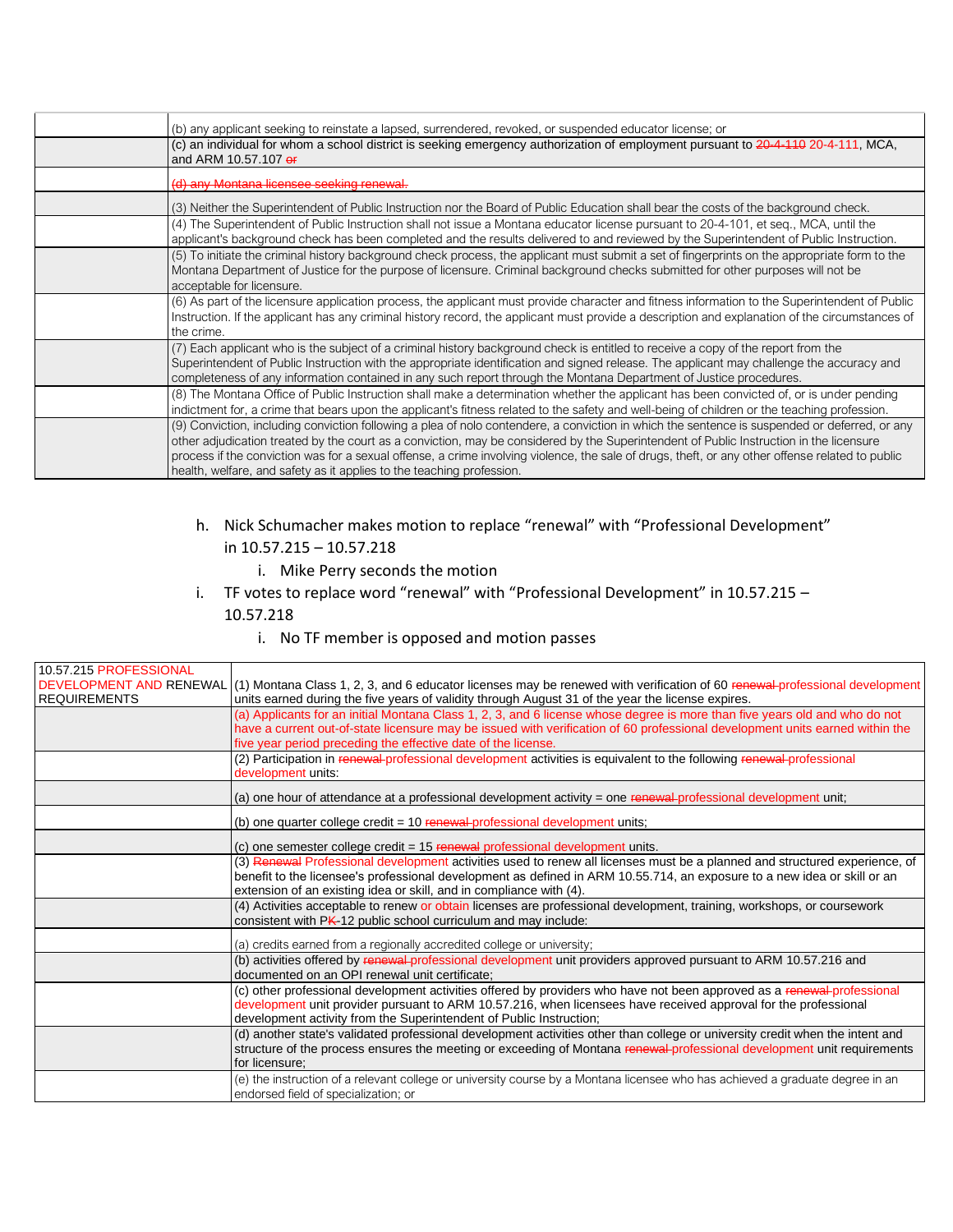|                                                                                                | (f) verification of completing the National Board Certification (NBC) process through the National Board of Professional<br>Teaching Standards or successfully achieving and renewing NBC licensure shall result in 60 renewal-professional<br>development units. NBC renewal professional development units may apply to renewal of an expiring license.                |
|------------------------------------------------------------------------------------------------|--------------------------------------------------------------------------------------------------------------------------------------------------------------------------------------------------------------------------------------------------------------------------------------------------------------------------------------------------------------------------|
|                                                                                                | (5) The licensee shall be solely responsible for retaining the renewal-professional development unit verification to be used in<br>the application for license renewal.                                                                                                                                                                                                  |
|                                                                                                |                                                                                                                                                                                                                                                                                                                                                                          |
| 10.57.216 APPROVED<br><b>PROFESSIONAL</b><br><b>DEVELOPMENT AND RENEWAL</b><br><b>ACTIVITY</b> | (1) Organizations wishing to offer professional development activities for the award of renewal professional development<br>units must receive approval from the Superintendent of Public Instruction prior to offering activities. Status as an approved<br>provider will continue as long as the provider is in compliance with (2).                                   |
|                                                                                                | (2) Approved providers of professional development for the award of renewal-professional development units must:                                                                                                                                                                                                                                                         |
|                                                                                                | (a) provide activities deemed appropriate for professional development of licensees in compliance with<br>ARM 10.55.714 and 10.57.215;                                                                                                                                                                                                                                   |
|                                                                                                | (b) prepare and award completed renewal-professional development unit certificates provided by the Superintendent of<br>Public Instruction, or an approved facsimile, to eligible participants;                                                                                                                                                                          |
|                                                                                                | (c) annually report the activities offered to the Superintendent of Public Instruction, including:                                                                                                                                                                                                                                                                       |
|                                                                                                | (i) the activity title and brief description;                                                                                                                                                                                                                                                                                                                            |
|                                                                                                | (ii) date(s) and location(s) of the program; and                                                                                                                                                                                                                                                                                                                         |
|                                                                                                | (iii) program schedule, name, and number of participants; and                                                                                                                                                                                                                                                                                                            |
|                                                                                                | (d) maintain records of all professional development activities for which renewal professional development unit awards are<br>made for five years following the date of completion of the annual reporting requirement.                                                                                                                                                  |
|                                                                                                | (3) The Superintendent of Public Instruction shall provide access to approved professional development providers and annually provide<br>a report to the Board of Public Education, which shall include, at a minimum, a list of providers.                                                                                                                              |
|                                                                                                |                                                                                                                                                                                                                                                                                                                                                                          |
| 10.57.217 APPEAL PROCESS<br>FOR RENEWAL                                                        |                                                                                                                                                                                                                                                                                                                                                                          |
| <b>PROFESSIONAL</b><br><b>DEVELOPMENT ACTIVITY</b>                                             | (1) Decisions of the Superintendent of Public Instruction on matters of renewal-professional development unit activity or<br>provider status may be appealed to the Board of Public Education pursuant to ARM 10.57.603.                                                                                                                                                 |
|                                                                                                |                                                                                                                                                                                                                                                                                                                                                                          |
| 10.57.218 RENEWAL                                                                              |                                                                                                                                                                                                                                                                                                                                                                          |
| <b>PROFESSIONAL</b><br><b>DEVELOPMENT UNIT</b><br><b>VERIFICATION</b>                          | (1) Applications to the Superintendent of Public Instruction for license renewal shall include a listing of the activities<br>completed for renewal as required by ARM 10.57.215. The licensee is responsible for maintaining official documentation<br>verifying completion of renewal-professional development activities during the term of the license.              |
|                                                                                                | (2) The Superintendent of Public Instruction may conduct an audit of any renewal applications submitted. Those licensees<br>selected for audit will be required to submit official transcripts or original renewal-professional development unit certificates<br>within 60 days from the date the renewal application is submitted or from the date of the audit letter. |
|                                                                                                | (3) Failure to respond within the time allowed to a request for renewal-professional development unit activities in connection<br>with an audit may result in denial of license renewal.                                                                                                                                                                                 |

- j. McCall Flynn makes comment that the language does not seem like reciprocity as stated. Has an issue with the language "is equivalent to or greater than the standards required in Montana"?
- k. Mike Perry makes motion to remove language after "unrestricted license"
	- i. Motion is seconded
- l. McCall Flynn asks if IEFA should be included
- m. McCall moves to amend the motion to include IEFA
	- i. Motion is seconded
- n. Mike Perry asks if someone is coming from another state, what are the extra requirements to come to MT
	- i. Julie Murgel explains that she doesn't think this is necessary after the work done with 2A, 2B and 5C.
- o. Dan Schmidt makes comment that "or dependent of" should be included in this language.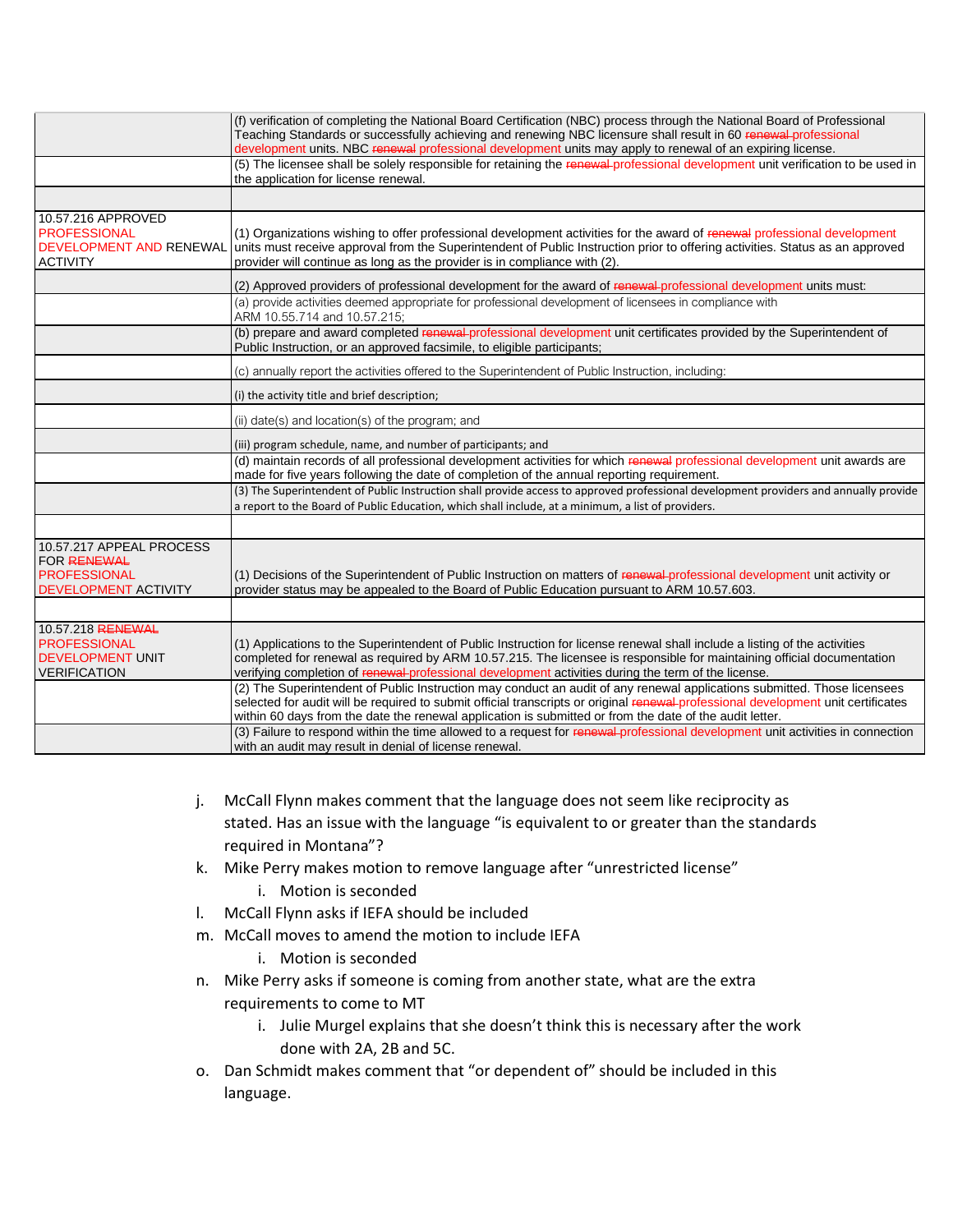- p. Crystal Andrews makes comment that most states have something written for military spouses. There are things that are limiting currently and some of the changes that have been proposed
- q. Jule Walker makes comment that she does agree that the recognition of military spouses and dependents should maybe be included in writing?
- r. Valerie Fowler makes comment that the military requests for financial and family stability, full reciprocity be included for military spouse or dependent.
	- i. Jacob Williams makes comment that we do want to give reciprocity but also make sure they take MT specific items.
- s. Mike amends motion that the language after "unrestricted license", include MT specific requirements, and adding the word dependent.
	- i. Diane Fladmo seconds motion
- t. TF votes on the suggested language in 10.27.221
	- i. No TF member objects
		- 1. Motion Passes

| SPOUSES AND/OR DEPENDENTS | 10.57.221 RECIPROCITY FOR MILITARY (1) A Class 1, 2, 3, 4, or 6 license may be issued to a military spouse and/or dependents who hold a current, out-<br>of-state unrestricted license, that is equivalent to or greater than the standards required in Montana |
|---------------------------|-----------------------------------------------------------------------------------------------------------------------------------------------------------------------------------------------------------------------------------------------------------------|
|                           | (2) The license shall be valid for a term of five years.                                                                                                                                                                                                        |
|                           | $(3)$ The applicant must:                                                                                                                                                                                                                                       |
|                           | (a) be the spouse of an active duty member of the United States armed forces who has been transferred to<br>Montana, is scheduled to be transferred to Montana, is domiciled in Montana, or has moved to Montana on a<br>permanent change-of-station basis.     |
|                           | (b) An applicant must submit verified completion of the online course "An Introduction to Indian Education for All in<br><b>Montana</b>                                                                                                                         |
|                           | (c) An applicant for a Class 3 administrative license must submit verified completion of the requirements of ARM<br>10.57.215                                                                                                                                   |

- 8. Angela McLean makes comment that she would like to address Class 8. And explains that class 8 is a barrier to dual enrollment in MT specifically to BNRC schools. Angela wanted to look at the class 8 and propose changes.
	- a. Sharon Carroll makes motion to accept the language and deletion of proposed language.
	- b. Diane Fladmo encourages EPPs to consider giving the same consideration to K-12 as well.
	- c. Sharon Carroll agrees with Diane and comments that if experienced teachers in K-12 were allowed to do dual enrollment. Especially in smaller schools.
	- d. John Melick makes comment that the master's program is something his EPP would be open to discussing.
	- e. Diane Fladmo seconds Sharon's motion
	- f. TF votes on the motion to accept the language in 10.57.437
		- i. No TF member objects, vote passes.

| 10.57.437 CLASS 8 DUAL<br>I CREDIT POSTSECONDARY<br>I FACULTY LICENSE | (1) A faculty member of a college or university is required to hold a Class 8 dual credit license, unless already licensed or eligible for<br>licensure as a Class 1, 2, or 4 and properly endorsed, whenever a faculty member is teaching a dual credit course at the college or<br>university for which one or more students will earn both high school and college credit. |
|-----------------------------------------------------------------------|-------------------------------------------------------------------------------------------------------------------------------------------------------------------------------------------------------------------------------------------------------------------------------------------------------------------------------------------------------------------------------|
|                                                                       | $(2)$ The license is valid for five years.                                                                                                                                                                                                                                                                                                                                    |
|                                                                       | (3) To obtain a Class 8 dual credit postsecondary faculty license, an applicant shall provide the following:                                                                                                                                                                                                                                                                  |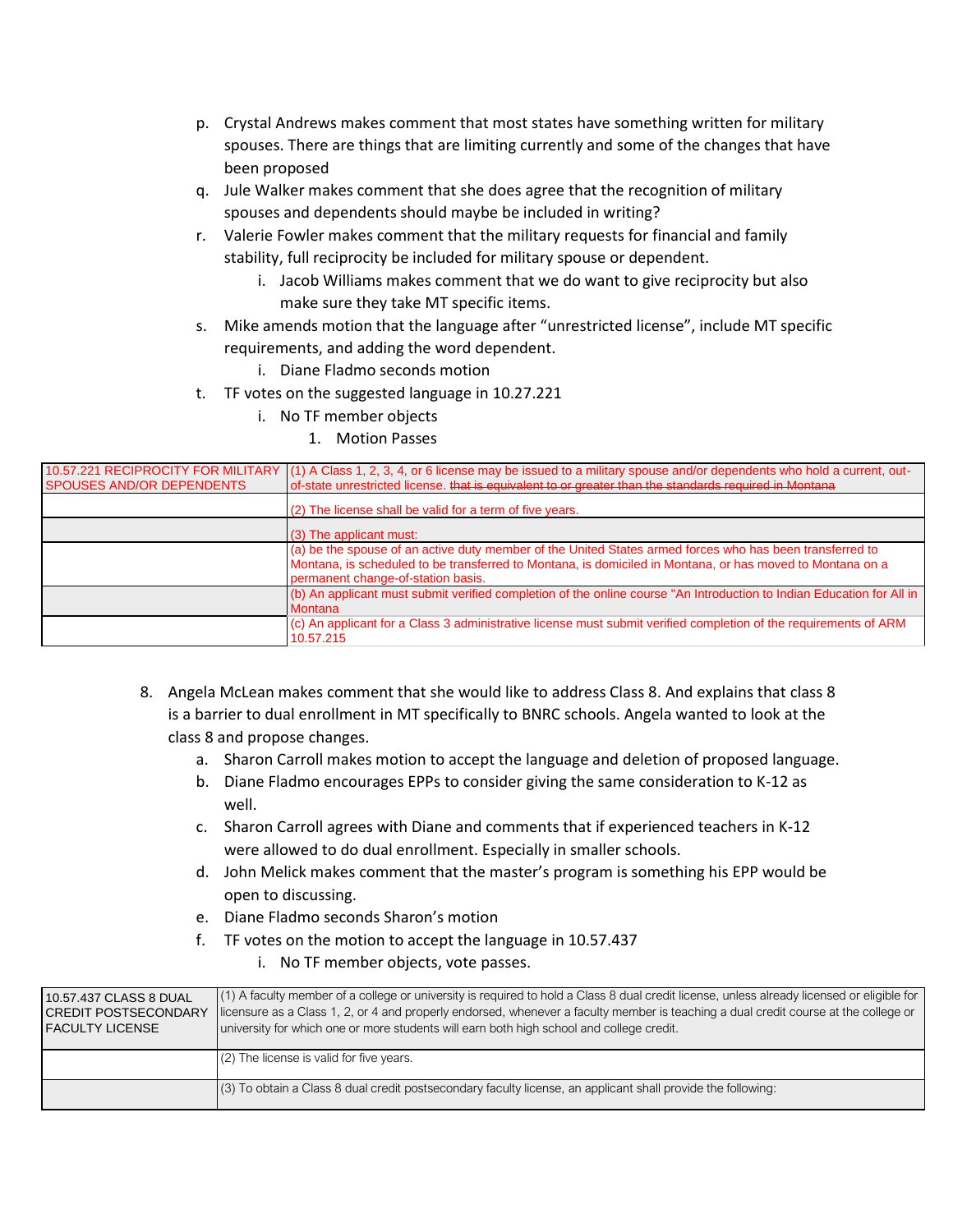| (a) verification of faculty employment from the Chief Academic Officer or an appropriate official of the employing regionally<br>accredited college or university;                                                                                                                                                                                         |
|------------------------------------------------------------------------------------------------------------------------------------------------------------------------------------------------------------------------------------------------------------------------------------------------------------------------------------------------------------|
| (b) compliance with all other nonacademic requirements for licensure as required by 20-4-104, MCA,<br>ARM 10.57.201 and 10.57.201A; and                                                                                                                                                                                                                    |
| (c) recommendation from the Chief Academic Officer from a regionally accredited college or university verifying the following:                                                                                                                                                                                                                             |
| (i) the applicant plans to teach in a subject covered by the K-12 endorsement areas in ARM 10.57.438, and will teach a subject<br>in which the applicant has a major or minor; and                                                                                                                                                                         |
| (ii) the applicant demonstrates adequate education and experience to instruct dual enrollment courses as demonstrated by the<br>following criteria:                                                                                                                                                                                                        |
| (A) ability to create learning environments that support creativity, critical thinking, individual and collaborative learning, and that<br>encourage positive social interaction, active engagement in learning, and self-motivation;                                                                                                                      |
| (B) understanding and ability to use a variety of instructional and assessment strategies to encourage learners to develop<br>understanding of content areas and to build skills to apply knowledge in meaningful ways; and                                                                                                                                |
| (C) understanding of individual differences and diverse cultures with an ability to integrate history, culture, heritage, and<br>contemporary status of American Indians and tribes in Montana, as verified with completion of the online course "An<br>Introduction to Indian Education for All in Montana."                                              |
| (d) the applicant must verify completion of the online course "An Introduction to Indian Education for All."                                                                                                                                                                                                                                               |
| (4) Class 8 dual credit license applications will be reviewed by the Certification Standards and Practices Advisory Council for<br>recommendation regarding issuance of the license by the Superintendent of Public Instruction. Denial of an application for licensure<br>shall be appealable to the Board of Public Education pursuant to ARM 10.57.607. |
| (5) A Class 8 dual credit postsecondary faculty license may be consecutively reissued upon submission and approval of an<br>application for renewal. An educator with a lapsed Class 8 license must submit a new application.                                                                                                                              |
| (6) A Class 8 license shall not be valid unless the licensee is in an employment relationship with a regionally accredited college or<br>university.                                                                                                                                                                                                       |

### 9. Subchapter 2 10.57.222

- a. TF makes no comment of opposition to the language.
- b. Language moves on to the Superintendent

10.57.222 EDUCATOR PREPARATION PROGRAM substantially equivalent to or greater than the standards required in Montana, subject VERIFICATION (1)The Superintendent of Public Instruction has discretion to deny licensure consistent with these rules if the standards for an educator preparation program are not to approval by the Board of Public Education upon appeal of the denial.

### 10. Subchapter 1 General Information

- a. Julie Murgel explains redline suggestions in ARM
- b. Sharon Carroll makes comment in 10.57.102 ii (b). feels this opens a door we will not be able to close.
	- i. Jacob Williams responds that this deals with teachers that come licensed. He is not aware of any EPPs that do not lead to licensure. There are individuals to may achieve a license by a program in which is not recognized in MT.
	- ii. Julie Murgel clarifies that the EPP must lead to licensure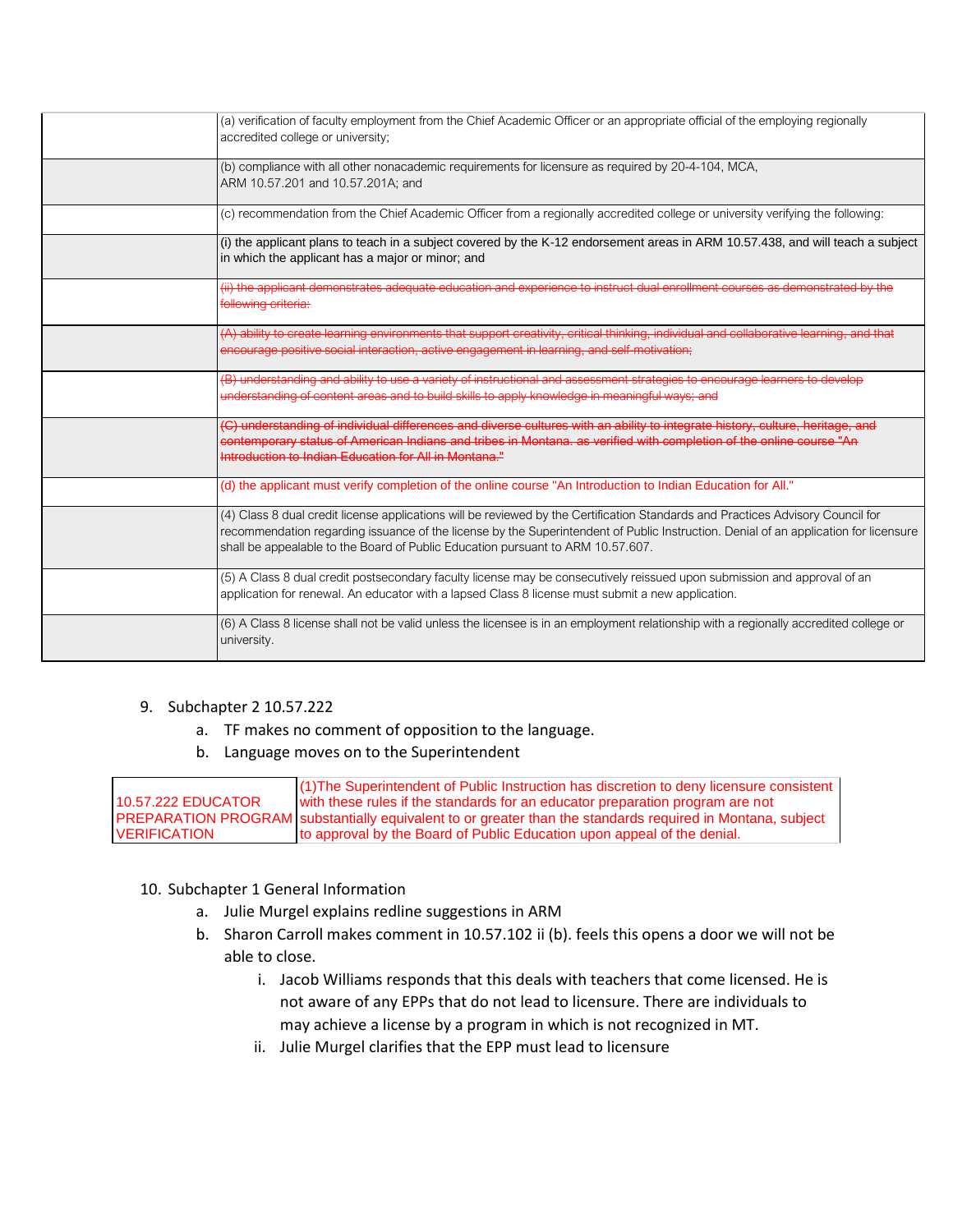- c. Diane Fladmo asks how do other states approve programs and what cases in the past state boards have more control. She urges to be careful. While this looks like a small change, it could be a very big change.
- d. Dan Schmidt makes a motion to move these changes forward
	- i. Shaun seconds the motion
- e. John Melick gives example from Houston that does not operate anymore. Would someone that couldn't teach in TX teach in MT with this change?
	- i. Sharon makes comment that the language says approved "and" accreted not "or".
- f. TF votes on motion to pass suggested language in 10.57.102 (b)
	- i. Nick Schumacher yes
	- ii. Mike Perry Yes
	- iii. Diane Fladmo no
	- iv. McCall Flynn yes
	- v. John Melick Yes
	- vi. Jule Walker Yes
	- vii. Erica Allen Yes
		- 1. Motion passes
- viii. Shaun Scott Yes
- ix. Christine Eggar Yes
- x. Heather Jarrett Yes
- xi. Dan Schmidt Yes
- xii. Valerie Fowler Yes
- xiii. Sharon Carroll Yes

| (1) "Acceptable evidence" means relevant official transcripts, university recommendation, certificates of completion, and other                                                                                                                                                                                                                                                                                         |
|-------------------------------------------------------------------------------------------------------------------------------------------------------------------------------------------------------------------------------------------------------------------------------------------------------------------------------------------------------------------------------------------------------------------------|
|                                                                                                                                                                                                                                                                                                                                                                                                                         |
|                                                                                                                                                                                                                                                                                                                                                                                                                         |
|                                                                                                                                                                                                                                                                                                                                                                                                                         |
|                                                                                                                                                                                                                                                                                                                                                                                                                         |
| (a) an educator preparation program accredited by the National Council for the Accreditation of Teacher Education (NCATE) or the                                                                                                                                                                                                                                                                                        |
| Council for the Accreditation of Educator Preparation (CAEP) or the Montessori Accreditation Council for Teacher Education (MACTE). A                                                                                                                                                                                                                                                                                   |
|                                                                                                                                                                                                                                                                                                                                                                                                                         |
| (i) Completion of a MACTE accredited program may only be used by an applicant for licensure who has also completed at least a                                                                                                                                                                                                                                                                                           |
| (ii) The resulting license granted to an applicant for licensure who has completed a MACTE accredited program shall be limited to<br>early grades or middle grades licensure and only for the grade levels covered by the MACTE accredited program completed by the                                                                                                                                                     |
| (b) an educator preparation program at a regionally accredited college or university that is approved and er accredited by a state<br>board of education or a state agency. The Superintendent of Public Instruction has discretion to deny licensure consistent with these<br>rules if the standards are not substantially equivalent to or greater than the standards required in Montana, subject to approval by the |
|                                                                                                                                                                                                                                                                                                                                                                                                                         |

- 11. Diane Fladmo asks if this is changes in federal regulations, would this automatically go away?
	- a. Julie Murgel responds yes
- 12. Jule Walker makes a motion to accept this language
	- a. Mike Perry seconds the motion
- 13. TF votes on the motion
	- a. Motion passes